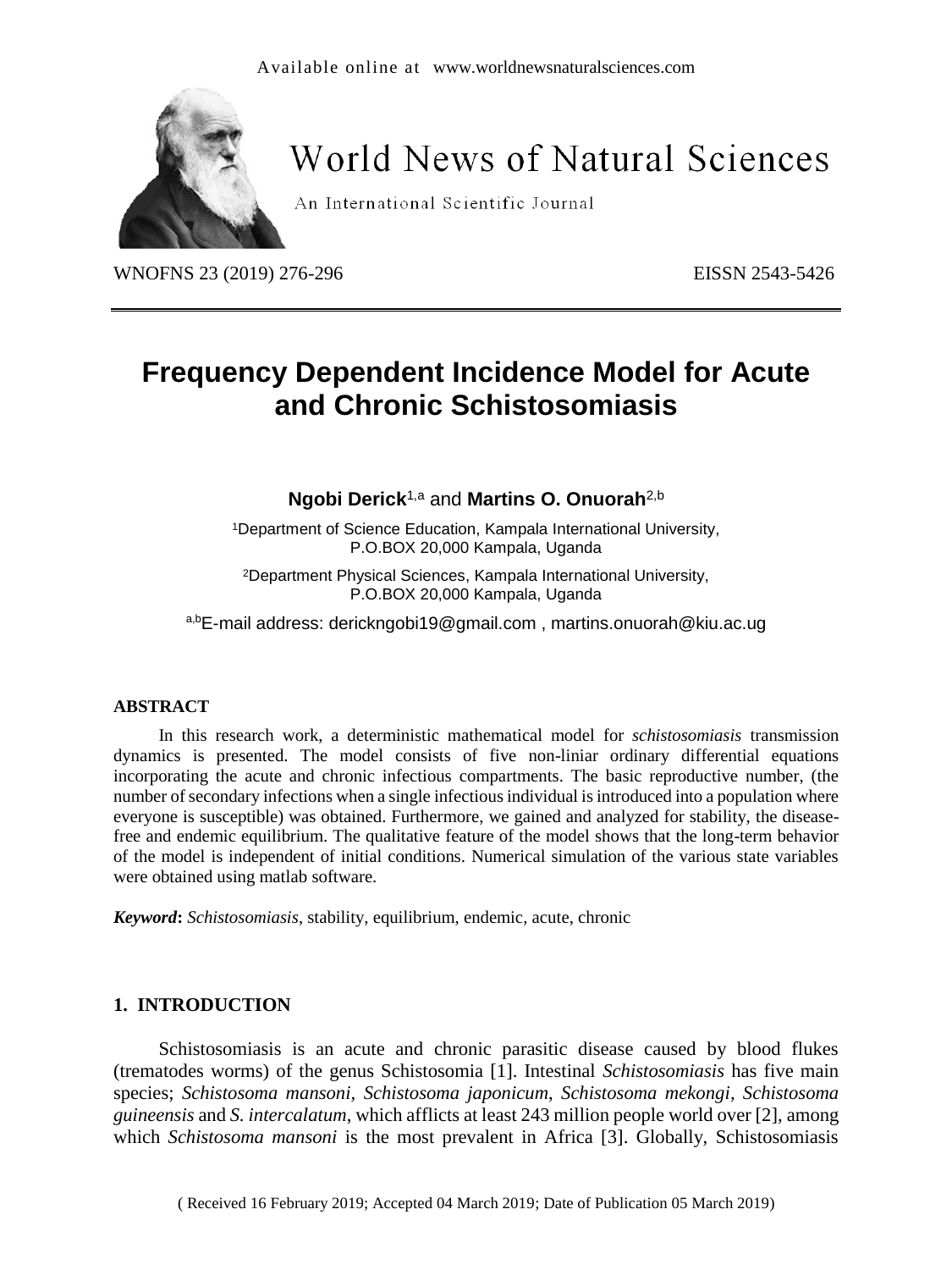account for 200,000 deaths [4]. The risk of infection is highest amongst those who lived near lakes or rivers [5]. In Uganda, almost no transmission was found to have occurred at altitudes greater than 1400 m or where the annual rainfall was less than 900 mm [5].

Hygiene and playing in mud and water make children vulnerable to infection. Forty million women of childbearing age are infected [6] and approximately 10 million women in Africa have schistosomiasis during pregnancy [6].

In endemic areas, the infection is usually acquired as a child. The intensity and prevalence of infection rises with age and peaks usually between ages 15 and 20 years. In older adults, no significant change is found in the prevalence of disease, but the parasite burden or the intensity decreases [7].

Human beings become infected with schistosomiasis when larval forms of the parasite, released by freshwater snails, penetrate their skin during contact with infested water. In the body, the larvae develop into adult schistosomes. Adult worms live in the blood vessels, where the females release eggs. Some of the eggs are passed out of the body in the feces or urine to continue the parasite life cycle. Others can end up in the skin, brain, muscle, adrenal glands, and eyes. As the eggs penetrate the urinary system, they can find their way to the female genital region and form granulomas in the uterus, fallopian tube, and ovaries. Central nervous system (CNS) involvement occurs because of embolization of eggs from the portal mesenteric system to the brain and spinal cord via the paravertebral venous plexus [8, 9].

Acute schistosomiasis (Katayama syndrome) with incubation period of  $14 - 84$  days, is a systemic, serum sickness-like illness that develops after several weeks in some individuals with new schistosomal infections. It may correspond to the first cycle of egg deposition and is associated with marked peripheral eosinophilia and circulating immune complexes. It is most common with *S. japonicum* and *S. mansoni* infections and is most likely to occur in heavily infected individuals after primary infection. Chronic schistosomiasis, which is far more common than the acute form of the infection, results from egg-induced immune response, granuloma formation, and associated fibrotic changes. Chronic intestinal *schistosomiasis* can present with acute complications of appendicitis, perforation, and bleeding long after travelrelated (or endemic) exposure [10]. Rectal perforation caused by *S. haematobium* has also been described in a case report [11].

The use of mathematical model to combat the menace of *schistosomiasis* dated back to 1982 when [12] developed a deterministic mathematical model to study the role of densitydependent fecundity on population biology and dynamics of soil-transmitted *helminthiases*, in Particular *ascariasis* and hookworm infection. In [13], a deterministic model to study prevalence of intestinal *schistosomiasis* in human and snail was develpoed. The model also was used to evaluate possible control strategies, limitations and uncertainties. [14], used stochastic model to investigate the role of immunity in observed patterns in endemic communities. Chemotherapy; vaccination; snail control; larval stage control; improved water and sanitation; health education effects on infection intensity in humans was studied by [15]. Deterministic model was developed by [16] to study infection intensity in humans and prevalence in snails. The findings reveals that infected snails suffer excess mortality and no reproduction. [17], developed a deterministic mathematical model to study the effect of time delay on mating structure.

More recently, [18] developed a mathematical model of *schistosomiasis* transmission under flood in Anhui province. The delay of *schistosomiasis* outbreak under flood was considered. The impact of flood on the stability of the endemic equilibrium was studied and the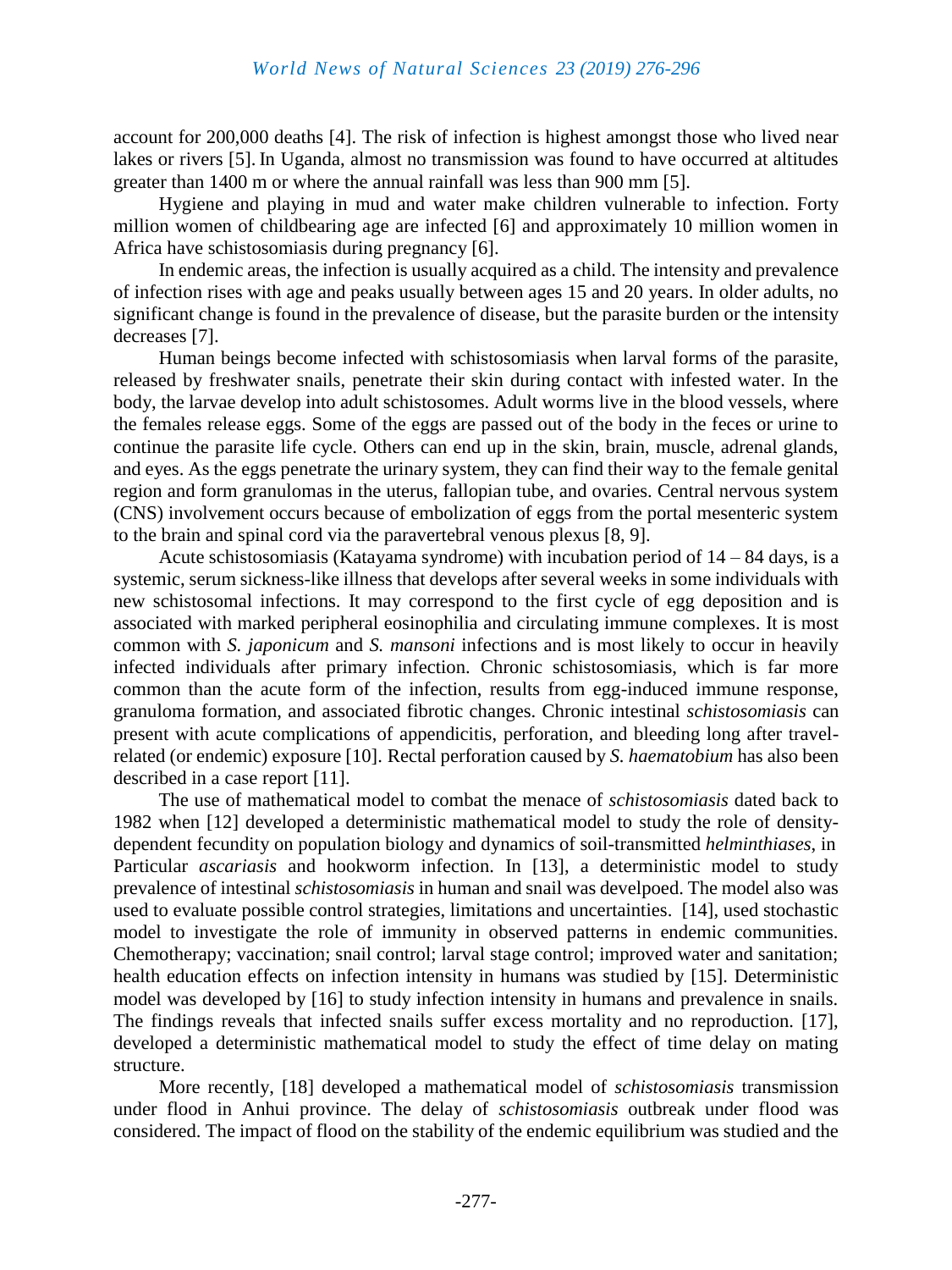results imply that flood can destabilize the system and periodic solutions can arise by Hopf bifurcation. In [19] a mathematical model is defined to encompass two different delivery strategies for the vaccination of the population, namely, infant (cohort) and mass vaccination. The paper focused on vaccination delivered in a cohort immunisation programme where infants are immunised within the first year of life before acquiring infection.

The major difference in this paper and the aforementioned ones is the inclusion of acute and chronic compartment. The paper also used the standard incidence (frequency dependent) as against mass action where it is assumed that the rate at which infection passes to the population is jointly proportional to the product of number of persons with infection and number susceptible to the infection.

#### **2. MODEL FORMULATION**

The total human population  $N_1$  is divided into the following epidemiological classes; susceptible individuals  $(S_1)$ , exposed individuals (i.e. who are infected but do not yet discharge schistosoma egg to the fresh water via their urine or faeces) $(E_1)$ , acute (transient) infected individual  $(I_{1A})$ , chronic infected individual  $(I_{1C})$ , and recovered individual  $(R_1)$  such that  $N_1 = S_1 + E_1 + I_{1A} + I_{1C} + R_1$ . The total snail population  $N_2$  is divided into the following; susceptible snail $(S_2)$ , infected snail (i.e. snails that produce the parasitic fluke, *cercariae* which is passed unto human)  $(I_2)$ , such that  $N_2 = S_2 + I_2$ .

The susceptible human population  $(S_1)$  is generated by birth and immigration at a constant rate  $\Lambda_1$ . It is reduced by natural death at the rate  $\mu_1$ , and as members acquire the schistosoma parasites at the rate  $\alpha_1$ . The exposed human population is generated upon a successful contact with *cercariae* at the rate  $\alpha_1$ , and is decreased as the *cercariae* who survival the first 2 – 4 weeks takes the affected individual to infected stage at the rate  $\sigma_1$  and by natural death at the rate  $\mu_1$ . The acute infection population is generated as exposed individuals begin to show symptoms and discharge the *schistosoma* egg in fresh water at the rate  $\sigma_1$ . It is decreased as members recover at the rate of  $\gamma_1$ , progress to chronic infection at the rate  $\sigma_2$ , die naturally at the rate  $\mu_1$  or due to the infection at the rate  $\delta_1$ . The chronic infection population is generated as acute infected individuals lasts for months and years without treatment at the rate  $\sigma_2$ . It is decreased as members recover from the infection at the rate  $\gamma_2$ , die naturally at the rate  $\mu_1$  or due to the infection at the rate  $\delta_1$ . The recovered individual is generated as acute and chronic infected individuals recover at the rate of  $\gamma_1$  and  $\gamma_2$ . It is in turn decreased by loss of immunity and natural death at the rate  $\mu_1$ .

The susceptible snail population  $(S_2)$ , is generated at a constant rate  $\Lambda_1$ . It is decreased as its members come in contact with *cercariae* discharged by acute and chronic infected individuals at the rates  $\alpha_2$  and  $\alpha_3$ , and by natural death  $\mu_2$ . The infected snail population is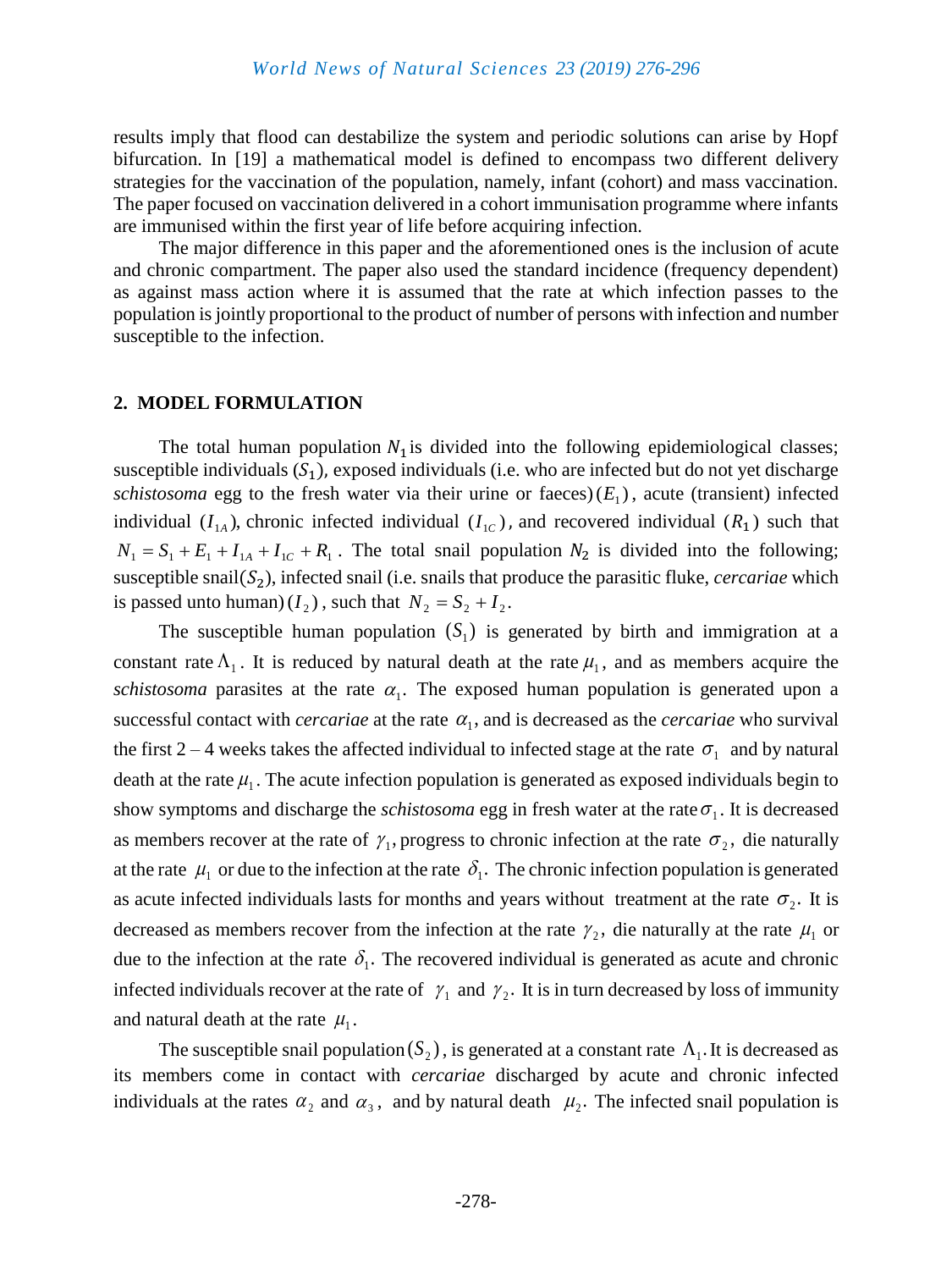generated by successful contact with the eggs introduced into their habitat by the acute and chronic infected human at the rate  $\alpha_2$  and  $\alpha_3$ . It is reduced by natural death at the rate  $\mu_2$ .

Form the above, we come up with the following differential equation to represent the dynamics of *schistosomiasis* within human and snail population.

$$
\frac{dS_1}{dt} = \Lambda_1 - \frac{\alpha_3 I_2 S_1}{N_1} - \mu_1 S_1,
$$
\n
$$
\frac{dE_1}{dt} = \frac{\alpha_3 I_2 S_1}{N_1} - (\mu_1 + \sigma_1) E_1,
$$
\n
$$
\frac{dI_{1A}}{dt} = \sigma_1 E_1 - (\gamma_1 + \sigma_2 + \mu_1 + \delta_1) I_{1A},
$$
\n
$$
\frac{dI_{1C}}{dt} = \sigma_2 I_{1A} - (\gamma_2 + \mu_1 + \delta_1) I_{1C},
$$
\n
$$
\frac{dR_1}{dt} = \gamma_1 I_{1A} + \gamma_2 I_{1C} - \mu_1 R_1,
$$
\n
$$
\frac{dS_2}{dt} = \Lambda_2 - \frac{(\alpha_1 I_{1A} + \alpha_2 I_{1C}) S_2}{N_1} - \mu_2 S_2,
$$
\n(1)

$$
\frac{dI_2}{dt} = \frac{(\alpha_1 I_{1A} + \alpha_2 I_{1C})S_2}{N_2} - \mu_2 I_2.
$$

#### **Basic Properties**

In this section, the basic dynamical features of the model (1) will be explored. We Claim the following:

#### **Lemma 1**

$$
D = \left\{ (S_1, E_1, I_{1A}, I_{1C}, R_H, S_2, I_2) \in R_+^7 : S_1 + E_1 + I_{1A} + I_{1C} + R_1 \leq \frac{\Lambda_1}{\mu_1}; S_2 + I_2 \leq \frac{\Lambda_2}{\mu_2} \right\},\
$$

is positively invariant and attracting with respect to the basic model equations (1).

## **Proof**

Adding equations four equations of (1) gives;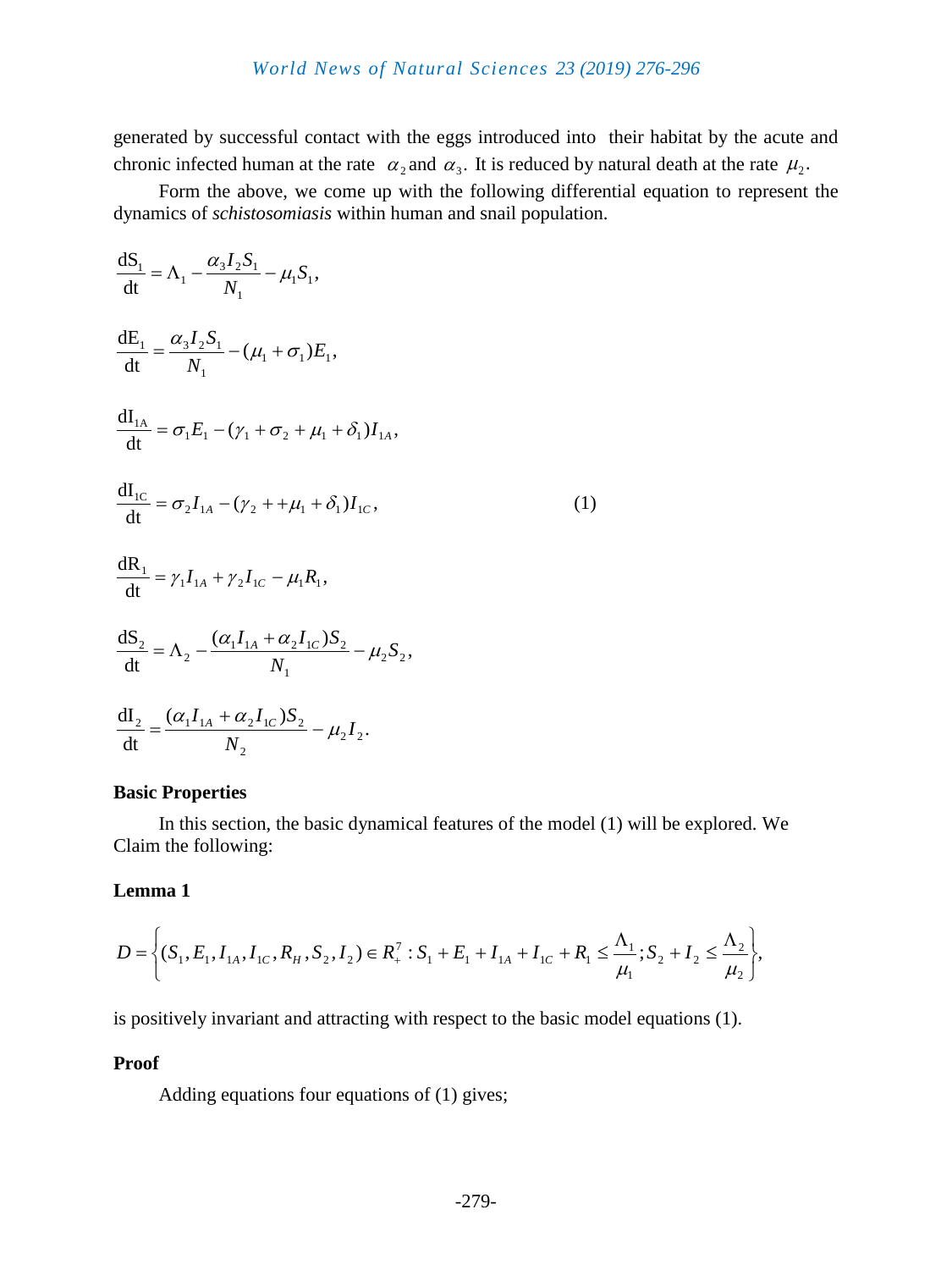$$
\frac{dN_1}{dt} = \Lambda_1 - \delta_1 (I_{1A} + I_{1C}) - \mu_1 N_H.
$$
 (2)

Also, adding the last two equations of (1) gives:

$$
\frac{dN_2}{dt} = \Lambda_2 - \mu_2 N_2. \tag{3}
$$

Since 
$$
\frac{dN_1}{dt} < \Lambda_1 - \mu_1 N_1
$$
, and  $\frac{dN_2}{dt} < \Lambda_2 - \mu_2 N_2$ , it follows that  $\frac{dN_1}{dt} < 0$  and  $\frac{dN_2}{dt} < 0$  if,  
\n $N_1(t) > \frac{\Lambda_1}{\mu_1}$  and  $N_2(t) > \frac{\Lambda_2}{\mu_2}$  respectively.

Thus a standard comparison theorem, [20] can be used to show that,

$$
N_1(t) < N_1(0)e^{-\mu_1(t)} + \frac{\Lambda_1}{\mu_1} \Big[ 1 - e^{-\mu_1(t)} \Big] \text{ and } N_2(t) < N_2(0)e^{-\mu_2(t)} + \frac{\Lambda_2}{\mu_2} \Big[ 1 - e^{-\mu_2(t)} \Big].
$$

In particular, 
$$
N_1(t) \le \frac{\Lambda_1}{\mu_1}
$$
 and  $N_2(t) \le \frac{\Lambda_2}{\mu_2}$  if  $N_2(0) \le \frac{\Lambda_1}{\mu_1}$  and  $N_2(0) \le \frac{\Lambda_2}{\mu_2}$  Thus, *D* is

positively invariant. Further, if 1 1  $\mathbf{r}_1(t)$  $\mu$  $\Lambda$  $N_1(t) > \frac{N_1}{t}$  and 2 2  $\mathbf{z}_2(t)$  $\mu$  $\Lambda$  $N_2(t) > \frac{N_2}{t}$  then either the solution enters *D* in finite time or  $N_2(t)$  approaches 1 1  $\mu_{\text{I}}$  $\Lambda$ , and  $N_2(t)$  approaches 2 2  $\mu$  $\Lambda$  $N_2(t)$  approaches  $\frac{N_1}{t}$ , and  $N_2(t)$  approaches  $\frac{N_2}{t}$  and the infected variables

 $E_1, I_{1A}, I_{1C}$  approaches zero. Hence, all solutions  $R_+^7$  eventually enters *D*. Thus in *D*, the basic model (1) is well posed epidemiologically and mathematically [21]. Hence, it is sufficient to study the dynamics of the model equations in *D* .

**Lemma 2**. Let the initial data  $F(0) \ge 0$ , where  $F(t) = (S_1, E_1, I_{1A}, I_{1C}, R_1, S_2, I_2)$ . Then the solution  $F(t)$  of the *schistosomiasis* model (1) are non-negative for all  $t \ge 0$ . Furthermore form (2) and (3),

$$
Lim_{t\to\infty} \sup N_1(t) = \frac{\Lambda_1}{\mu_1} \text{ and } Lim_{t\to\infty} \sup N_2(t) = \frac{\Lambda_2}{\mu_2}
$$

**Proof** 

$$
t_1 = \sup \{t > 0 : F(t) > 0 \in [0, t]\}
$$
. Thus  $t_1 > 0$ . it follows from (1) that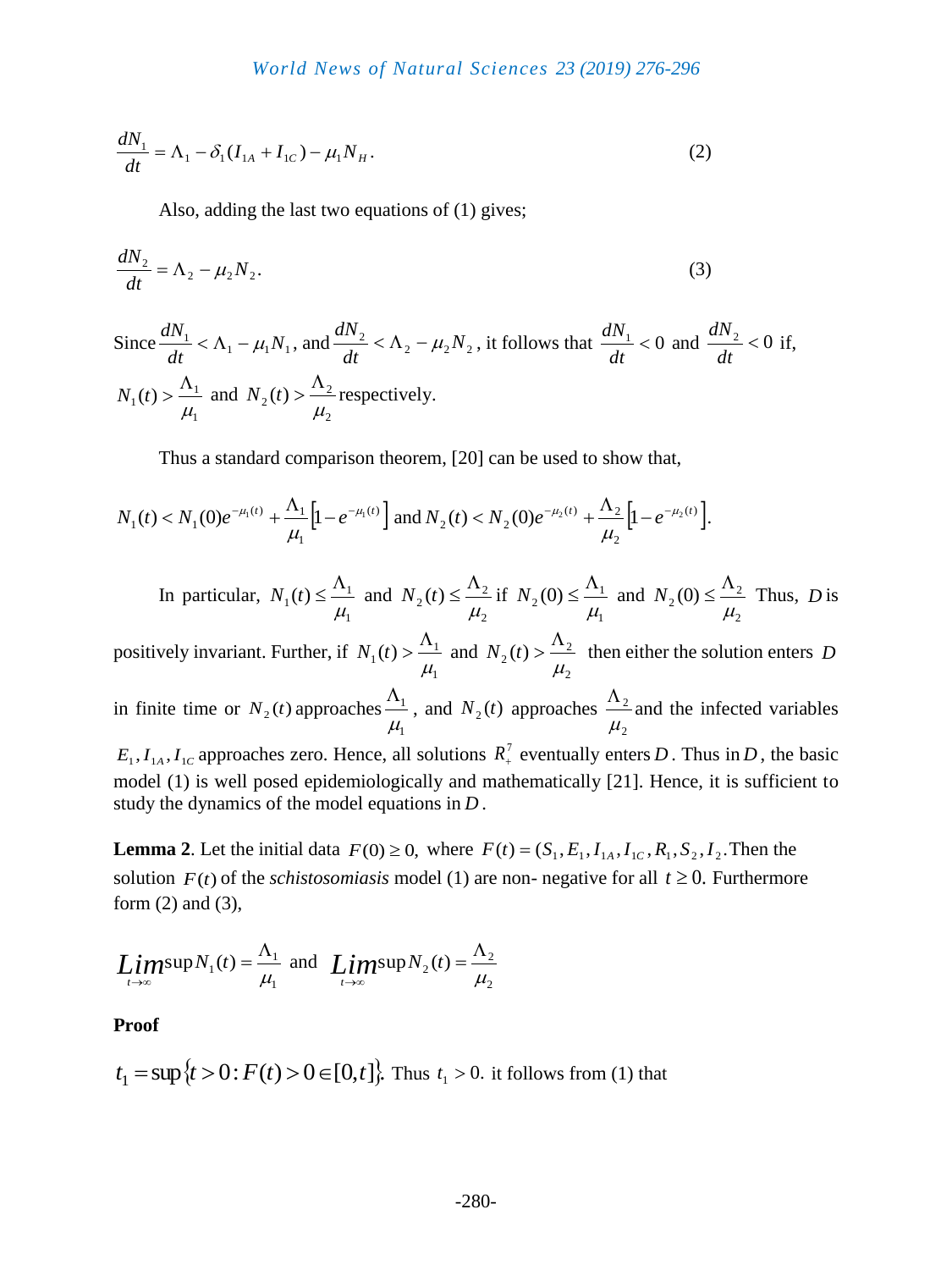$$
\frac{dS}{dt} = \Lambda_H + \psi V_H - \frac{\alpha_1 b_m S_H I_M}{N} - (\nu + \mu_1) S_H,
$$

which can be written as follows

$$
\frac{dS_1}{dt} = \Lambda_1 + \tau R - \frac{\alpha_3 I_2 S_1}{N_1} - \mu_1 S_1,
$$
\n
$$
\frac{d}{dt} \left\{ S_1(t) \exp \left[ \alpha_3 \int_0^t \frac{I_2}{N_1} (\xi) d\xi + (\mu_1) t \right] \right\} = (\Lambda_1 + \tau R_1) \exp \left[ \alpha_3 \int_0^t \frac{I_2}{N_1} (\xi) d\xi + (\mu_1) t \right].
$$

So that,

$$
\frac{dS_1(t_1)}{dt} \exp \left[ \alpha_3 \int_0^{t_1} \frac{I_2}{N_1} (\xi) d\xi + (\mu_1) t_1 \right] - S_1(0) = \int_0^{t_1} (\Lambda_1 + \tau R_1) \exp \left[ \alpha_3 \int_0^P \frac{I_2}{N_H} (\xi) d\xi + (\mu_1) p \right] dp.
$$

Hence,

$$
S_1(t_1) = S_1(0) \exp \left[ -\alpha_3 \int_0^{t_1} \frac{I_2}{N_1} (\xi) d\xi + (\mu_1) t_1 \right]
$$
  
+ 
$$
\exp \left[ -\alpha_3 \int_0^{t_1} \frac{I_2}{N_1} (\xi) d\xi + (\mu_1) t_1 \right] \cdot \int_0^{t_1} (\Lambda_H + \psi V_H) \exp \left[ \alpha_1 b_M \int_0^P \frac{I_M}{N_H} (\xi) d\xi + (\nu + \mu_1) p \right] dp > 0.
$$

Similarly, it can be shown that  $F > 0$ , for all  $t > 0$ . For the second part of the proof, note that

 $0 < E_1(t) \le N_1(t)$ ,  $0 < I_{1A}(t) \le N_1(t)$ ,  $0 < I_{1C}(t) \le N_1(t)$ ,  $0 < R_1(t) \le N_1(t)$ ,  $0 < S_2(t) \le N_2(t)$ ,  $0 < I_2(t) \le N_2(t)$ .

From equations (2) and (3)

$$
\frac{\Lambda_1}{\mu_1} \leq \liminf_{t \to \infty} N_1(t) \leq \limsup_{t \to \infty} N_1(t) = \frac{\Lambda_1}{\mu_1},
$$

and

$$
\frac{\Lambda_2}{\mu_2} \leq \liminf_{t \to \infty} N_2(t) \leq \limsup_{t \to \infty} N_2(t) = \frac{\Lambda_2}{\mu_2}
$$
, as required.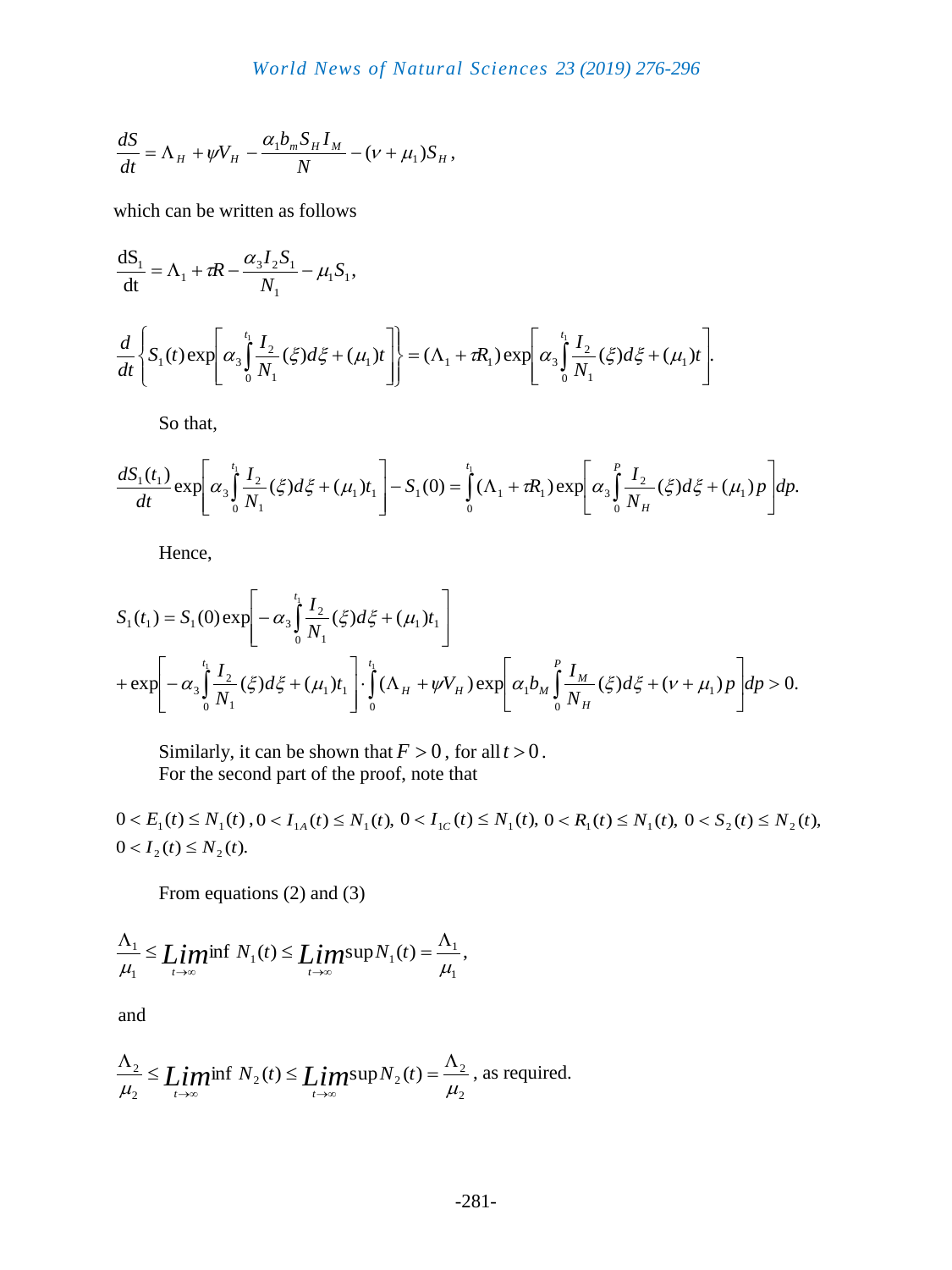#### **Local stability of Disease free equilibrium (DFE)**

Disease free equilibrium is equilibrium where there is no infection. Therefore, the infected classes will be zero that means that the whole population will be susceptible. To find the disease free equilibrium  $(E_0)$  of our model equations (1), we equate the rate of change of our state variables to zero i.e.

$$
\frac{dS_1(t)}{dt} = \frac{dE_1(t)}{dt} = \frac{dI_{1A}(t)}{dt} = \frac{dI_{1C}(t)}{dt} = \frac{dR_1(t)}{dt} = \frac{dS_2(t)}{dt} = \frac{dI_2(t)}{dt} = 0.
$$

Solving the resulting algebra equations we have:

$$
E_0 = (S_1^*, E_1^*, I_{1A}^*, I_{1C}^*, R_1, S_2^*, I_M^*) = \left(\frac{\Lambda_1}{(\mu_1}, 0, 0, 0, 0, 0, \frac{\Lambda_2}{\mu_2}, 0)\right)
$$
(4)

The linear stability of  $E_0$  can be established using the next generation Matrix operator method on the system (I). Using the notation in  $[22]$ , the matrices  $F$  and  $V$  for the new infection terms and the remaining transfer terms, are, respectively, given by:

$$
F = \begin{pmatrix} 0 & 0 & 0 & \frac{\alpha_3 S_1^*}{N_1} \\ 0 & 0 & 0 & 0 \\ 0 & 0 & 0 & 0 \\ 0 & \frac{\alpha_1 S_2^*}{N_2} & \frac{\alpha_2 S_2^*}{N_2} & 0 \end{pmatrix},
$$
(5)

$$
V = \begin{pmatrix} (\sigma_1 + \mu_1) & 0 & 0 & \frac{\alpha_3 S_1^*}{N_1} \\ \sigma_1 & (\sigma_2 + \mu_1 + \gamma + \delta_1) & 0 & 0 \\ 0 & \sigma_2 & (+\mu_1 + \gamma + \delta_1) & 0 \\ 0 & 0 & 0 & \mu_2 \end{pmatrix}
$$
(7)

for

$$
K_1 = \mu_1, K_2 = (\sigma_1 + \mu_1), K_3 = (\sigma_2 + \gamma + \delta_1 + \mu_1),
$$
  
\n
$$
K_4 = (\gamma + \delta_1 + \mu_1), K_5 = \mu_1, K_6 = K_7 = \mu_2.
$$
\n(8)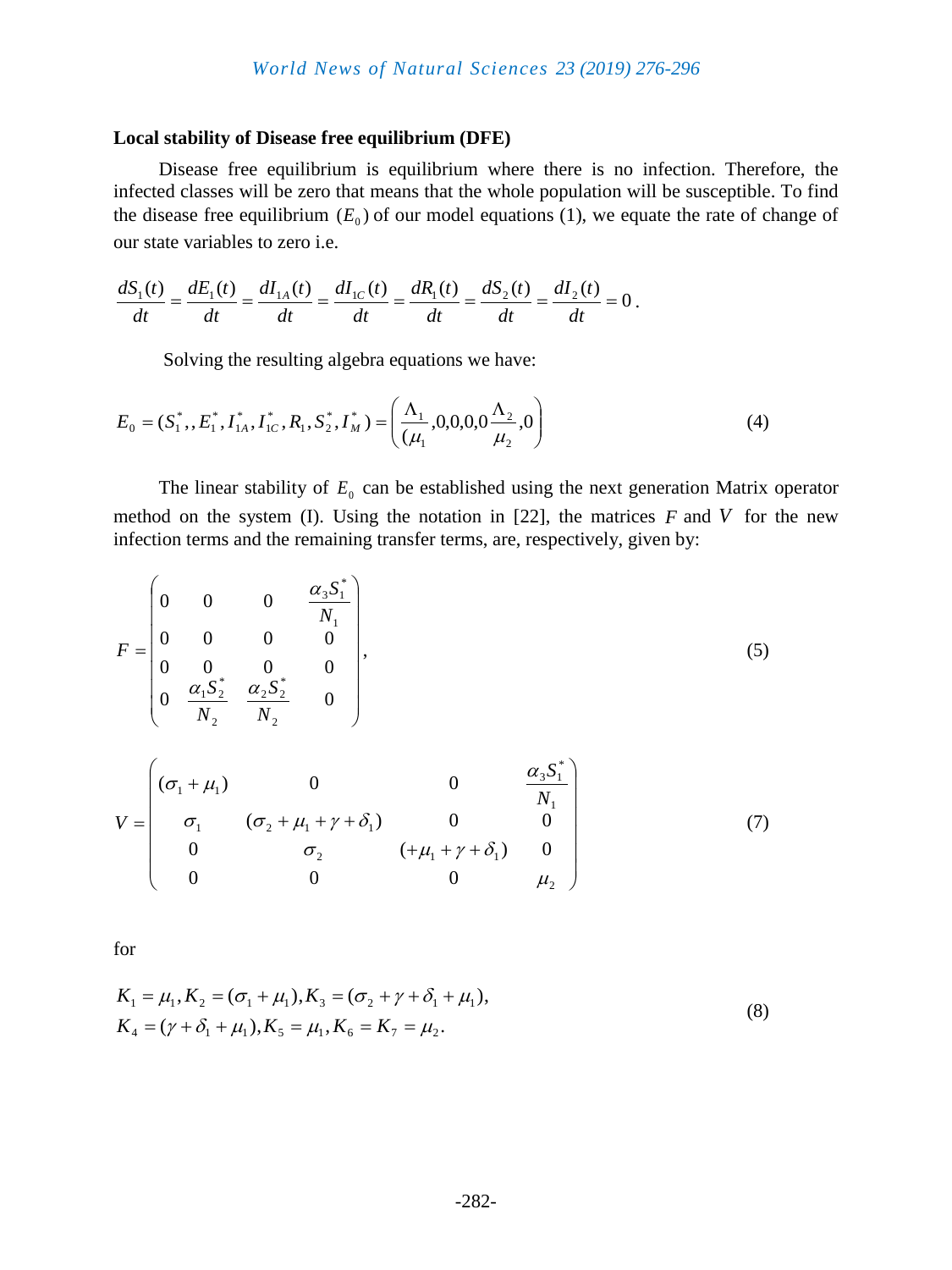$$
V' = \begin{pmatrix} \frac{1}{K_2} & 0 & 0 & 0 \\ \frac{-\sigma_1}{K_2 K_3} & \frac{1}{K_3} & 0 & 0 \\ \frac{1}{K_2 K_3 K_4} & \frac{-\sigma_2}{K_3 K_4} & \frac{1}{K_4} & 0 \\ 0 & 0 & 0 & \frac{1}{K_7} \end{pmatrix},
$$
(9)

$$
FV' = \begin{pmatrix} 0 & 0 & 0 & \frac{\alpha_3 S_1^*}{N_1 K_7} \\ 0 & 0 & 0 & 0 \\ 0 & 0 & 0 & 0 \\ \frac{-\sigma_1 \alpha_1 S_2^*}{N_2 K_2 K_3} + \frac{\alpha_2 S_2^*}{N_2 K_2 K_3 K_4} & \frac{\alpha_1 S_2^*}{N_2 K_3} - \frac{\sigma_2 \alpha_2 S_2^*}{N_2 K_3 K_4} & \frac{\alpha_2 S_2^*}{N_2 K_4} & 0 \end{pmatrix},
$$
(10)

Here, the basic reproductive number  $\mathfrak{R}_0$  is the spectral radius (dominant eigenvalue) of the product matrix  $FV^{-1}$ , hence model (1) has:

$$
\mathfrak{R}_0 = \rho(FV') = \sqrt{\frac{1}{2} \left( \frac{\sigma_1 \alpha_1 S_2^*}{N_2 K_2 K_3} + \frac{\sigma_2 \alpha_2 S_2^*}{N_2 K_2 K_3 K_4} \right) \frac{\sigma_1 \alpha_3 S_1^*}{N_1 K_7}}
$$
(11)

#### **Theorem 1**

The disease free equilibrium of the schistosomiasis model (1) is locally asymptotically stable when  $\Re_0 < 1$  and unstable when  $\Re_0 > 1$ .

#### **Proof**

The local stability of the disease free equilibrium is a direct consequence of [22] and shows that the model equations (1) to (7) satisfies five assumptions  $A_1 - A_5$  in [22], and that ends the proof.

#### **Theorem 2**

The disease free equilibrium of the schistosomiasis model (1) is globally asymptotically stable when  $\Re_0 < 1$  and unstable when  $\Re_0 > 1$ 

#### **Proof**

For the prove of the globally asymptotic stability of DFE of model (1), we use the comparison theorem in [20, 24] p.31. To apply this theorem we re-write the equations for the infected compartments in (1) as follows: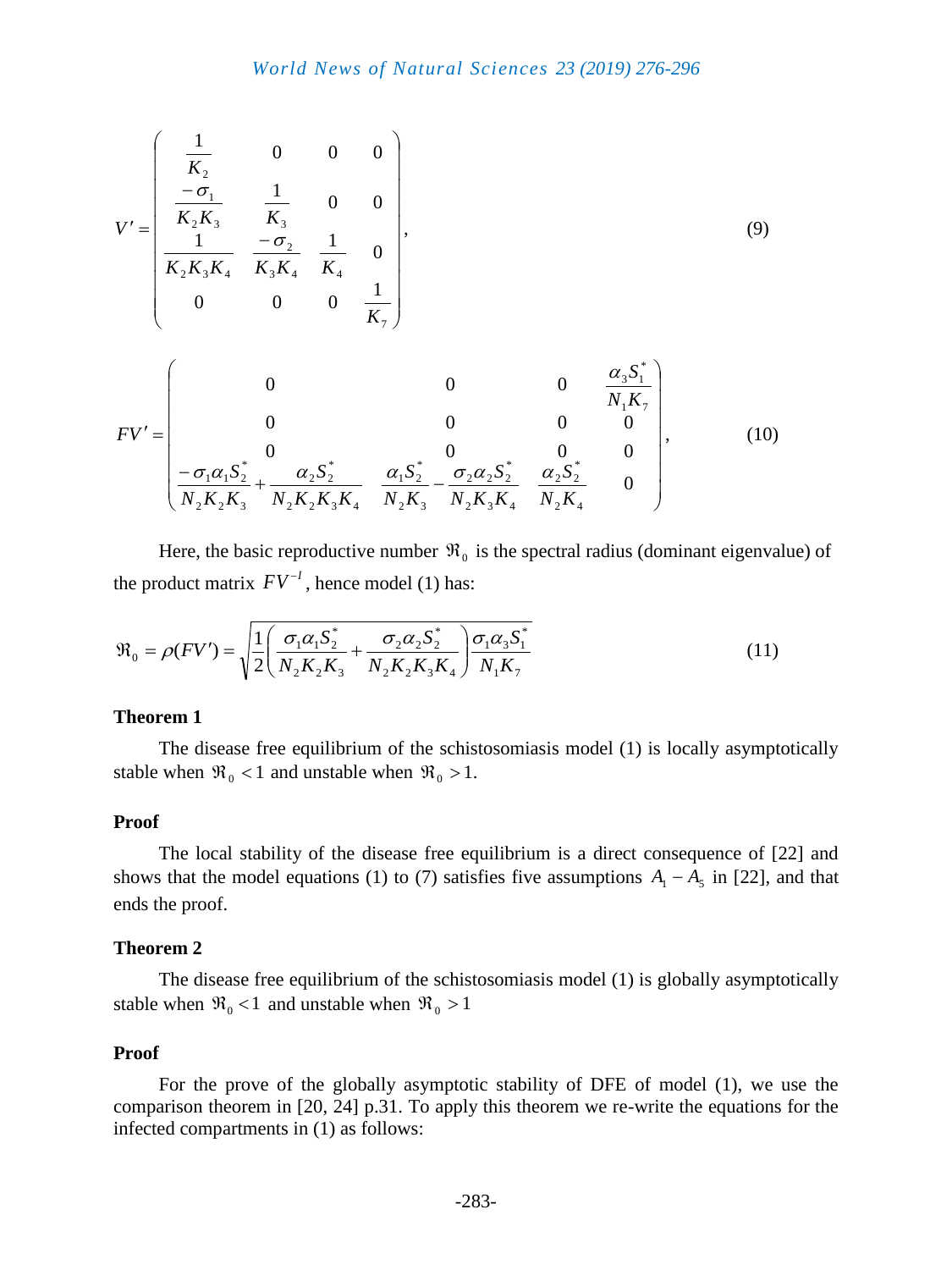$$
\begin{pmatrix}\nE_1' \\
I_{1A}' \\
I_{1C}' \\
I_2'\n\end{pmatrix} = (F - V) \begin{pmatrix}\nE_1 \\
I_{1A} \\
I_{1C} \\
I_2\n\end{pmatrix} - \begin{pmatrix}\n\frac{\alpha_3 I_2}{N_1^*} (S_1^* - S_1) \\
0 \\
0 \\
\frac{\alpha_1 I_{1A} + \alpha_2 I_{1C}}{N_2^*} (S_2^* - S_2)\n\end{pmatrix}
$$
\n(12)

where  $F$  and  $V$  are as defined in (5) and (7). Further, since 1  $\alpha^*$   $\alpha_1$  $1 - \frac{1}{\mu} - \frac{1}{\mu}$  $\Lambda$  $S_1 < S_1^* = \frac{A_1}{A_1}$ , for all  $t > 0$ , it follows that

$$
\begin{pmatrix} E_1' \\ I_{1A}' \\ I_{1C}' \\ I_2' \end{pmatrix} \leq (F - V) \begin{pmatrix} E_1 \\ I_{1A} \\ I_{1C} \\ I_2 \end{pmatrix}
$$
\n(13)

Since the eigenvalues of the matrix  $(F - V)$  have negative real parts as in Lemma 1 of [22], then the model (1) is stable whenever  $\Re_0 < 1$ . So,  $(E_1, I_{1A}, I_{1C}, I_2)$ ,  $t \to (0,0,0,0)$  t as  $t \to \infty$ , By comparison theorem, it follows that  $(E_1, I_{1A}, I_{1C}, I_2), t \to (0,0,0,0)$  and  $\overline{1}$ 1  $1$   $\mu$  $\Lambda$  $S_1 \rightarrow \frac{4A_1}{1}$  as  $t \to \infty$ , then,  $(S_1, E_1, I_{1A}, I_{1C}, R_1, S_2, I_2), t \to E_0, t \to \infty$ . So  $E_0$  is globally asymptotically stable for  $\Re_0 < 1$ .

Endemic equilibrium state/stability

This is an equilibrium state where at least one of the infected compartments is non-zero. In order to find the Endemic equilibrium for our model equations  $(1)$  to  $(7)$ , the following steps are taken. We let  $E_1 = (S_1^{**}, E_1^{**}, I_{14}^{**}, I_{1C}^{**}, R_1^{**}, S_2^{**}, I_2^{**})$ 2 \*\* 2 \*\* 1 \*\* 1 \*\* 1 \*\* 1  $E_1 = (S_1^{**}, E_1^{**}, I_{1A}^{**}, I_{1C}^{**}, R_1^{**}, S_2^{**}, I_2^{**})$  represent any arbitrary point of the endemic equilibrium of our model equations (1) to (7), further, let; we let

$$
\mathcal{A}_{1}^{**} = \frac{\alpha_{3} I_{2}^{**}}{N_{1}^{**}}, \lambda_{2} = \frac{\alpha_{1} I_{1A}^{**} + \alpha_{2} I_{1C}^{**}}{N_{2}^{**}}.
$$
\n(14)

Substituting (8) and (14) into the right hand side of (1) and equating to zero, we have

$$
\Lambda_1 + -\lambda_1^{**} S_1^{**} - K_1 S_1^{**} = 0,
$$
  

$$
\lambda_1^{**} S_1^{**} - K_2 E_1^{**} = 0,
$$
  

$$
\sigma_1 E_1^{**} - K_3 I_{1A}^{**} = 0,
$$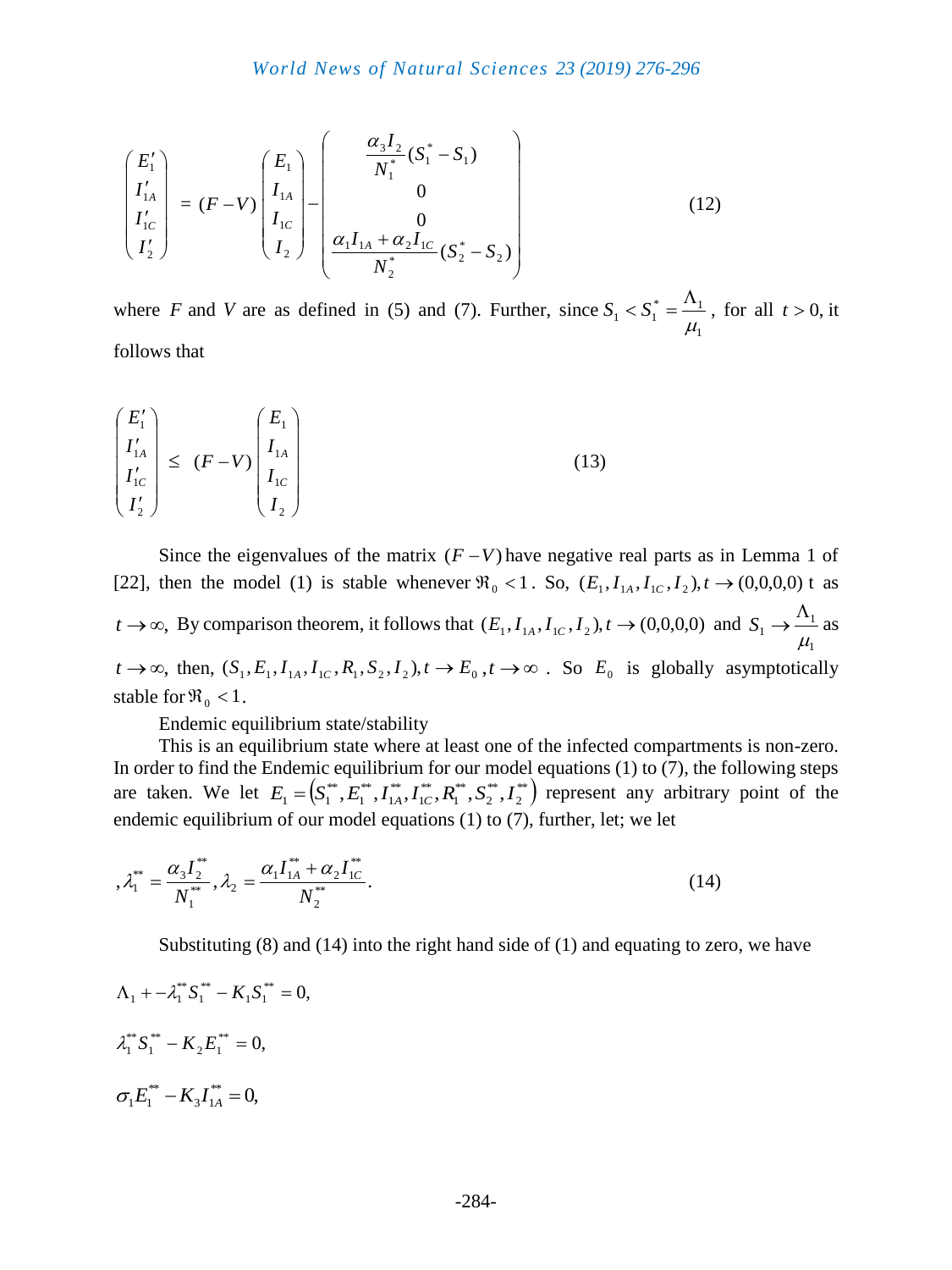$$
\sigma_2 I_{1A}^* - K_4 I_{1C}^{**} = 0,
$$
\n
$$
\gamma_1 I_{1A}^{**} + \gamma_1 I_{1C}^{**} - K_5 R_1^{**} = 0,
$$
\n
$$
\Lambda_2 - \lambda_2^{**} S_2^{**} - K_6 S_2^{**} = 0,
$$
\n
$$
\lambda_2^{**} S_2^{**} - K_6 I_2^{**} = 0.
$$
\n(15)

Solving (15) we have:

$$
E_{1} = (S_{1}^{**}, E_{1}^{**}, I_{1A}^{**}, I_{1C}^{**}, R_{1}^{**}, S_{2}^{**}, I_{2}^{**}) = \begin{pmatrix} \frac{\Lambda_{1}}{\lambda_{1}^{**} + K_{1}}, \frac{\Lambda_{1} \lambda_{1}^{**}}{K_{1}(\lambda_{1}^{**} + K_{1})}, \\ \frac{\Lambda_{1} \sigma_{1}}{K_{1}K_{3}(\lambda_{1}^{**} + K_{1})}, \frac{\Lambda_{1} \sigma_{1} \sigma_{2}}{K_{1}K_{3}K_{4}(\lambda_{1}^{**} + K_{1})}, \\ \frac{\alpha_{1}(\Lambda_{1} \sigma_{1}(K_{4} + \sigma_{2}))}{K_{1}K_{3}K_{4}K_{5}(\lambda_{1}^{**} + K_{1})}, \frac{\Lambda_{2}}{(\lambda_{2}^{**} - K_{6})}, \\ \frac{\lambda_{2}^{**}\Lambda_{2}}{K_{7}(\lambda_{2}^{**} - K_{6})}. \end{pmatrix}
$$
(16)

Substituting (16) into (14) and solving, we have:

$$
\lambda_1^{**} = a_1(\lambda_1^{**})^2 + b_1\lambda_1^{**} - c_1,\tag{17}
$$

where

$$
a_1 = N_2^{**} K_1 K_3 K_4 K_6,
$$
  
\n
$$
b_1 = N_1^{**} K_1 [(\Lambda_1 \sigma_1 (K_4 \alpha_1 + \alpha_2 \sigma_2)) - N_2^{**} (K_1)^2 K_3 K_4 K_6]
$$
  
\n
$$
c_1 = \alpha_3 \Lambda_2 ((\Lambda_2 \sigma_1 (K_4 \alpha_1 + \alpha_2 \sigma_2)))
$$
\n(18)

It can be seen that the coefficient  $a_1$  of (17) is always positive while  $c_1$  is positive which occurs only when  $\mathfrak{R}_0$  is less than unity and negative if  $\mathfrak{R}_0$  is greater than unity. Thus the following result is claimed.

#### **Theorem**

The basic model given by (1) is characterized by

- (i) one unique endemic equilibrium if  $b_1 < 0$ , and  $c_1 = 0$  or  $(b_1)^2 4a_1c_1 = 0$ ,  $(b_1)^2 - 4a_1c_1 =$
- (ii) one unique endemic equilibrium if  $c_1 < 0 \Leftrightarrow \Re_0 > 1$ ,
- (iii) two endemic equilibrium if  $c_1 > 0$ ,  $(b_1)^2 < 0$  and  $(b_1)^2 4a_1c_1 > 0$ ,  $(b_1)^2 - 4a_1c_1 >$
- (iv) no endemic equilibrium otherwise.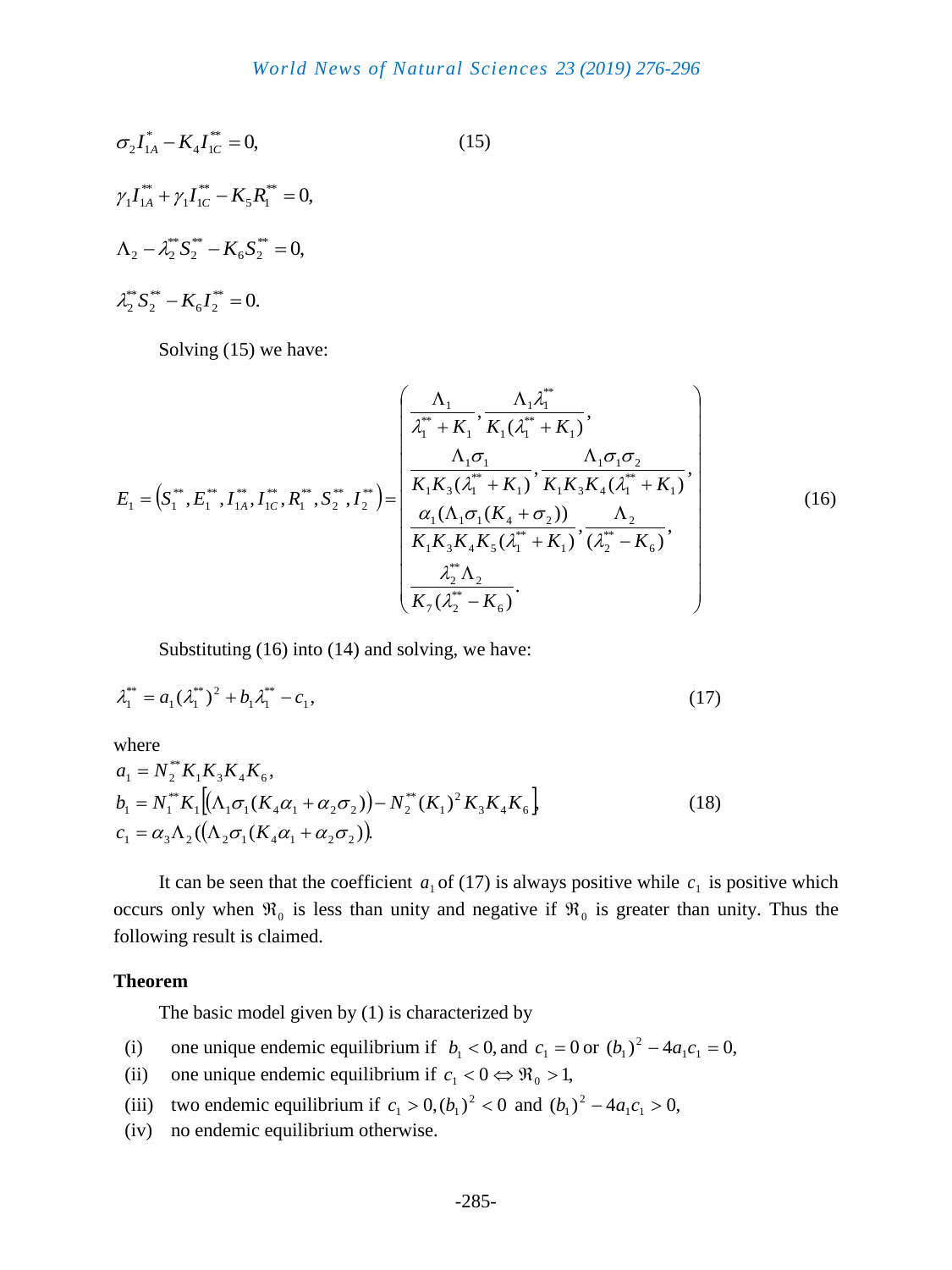Case (iii) above suggest the possibility of backward bifurcation where local stability of DFE co-exist with endemic equilibrium even when  $\Re_0 < 1$ . This prompted the bifurcation analysis.

#### **Local stability of Endemic Equilibrium and Bifurcation analysis**

Theorem The endemic equilibrium of model (1) is locally asymptotically stable when

 $c_2 c_2 - c_0 > 0$ 

where  $c_2$ ,  $c_1$ , and  $c_0$  are given in the proof of the theorem.

#### **Proof**

The variational matrix,  $M^*$  corresponding to the endemic equilibrium point is given by

$$
M^{**} = \begin{pmatrix} \frac{\alpha_3 I_2^{**}}{N_1} + K_1 & 0 & 0 & 0 & 0 & 0 & \frac{\alpha_3 S_2^{**}}{N_1} \\ -\frac{\alpha_3 I_2^{**}}{N_1} & K_1 & 0 & 0 & 0 & 0 & -\frac{\alpha_3 S_2^{**}}{N_1} \\ 0 & -\sigma_1 & K_3 & 0 & 0 & 0 & 0 \\ 0 & 0 & -\sigma_2 & K_4 & 0 & 0 & 0 \\ 0 & 0 & -\gamma_1 & -\gamma_2 & K_5 & 0 & 0 \\ 0 & 0 & \frac{\alpha_1 S_2^{**}}{N_2} & \frac{\alpha_2 S_2^{**}}{N_2} & 0 & \frac{\alpha_1 I_A^{**} + \alpha I_C^{**}}{N_2} + K_6 & 0 \\ 0 & 0 & -\frac{\alpha_1 S_2^{**}}{N_2} & -\frac{\alpha_2 S_2^{**}}{N_2} & 0 & 0 & K_7 \end{pmatrix}
$$

To prove that the endemic equilibrium (16) of the model (1) is locally asymptotically stable, we perform bifurcation analysis at the DFE using the Centre Manifold theorem as described in [23], and given in appendix A.

In order to apply this theorem, we first make the following change of variables. Let

$$
S_1 = x_1, E_1 = x_2, I_{1A} = x_3 = I_{1C} = x_4, R_1 = x_5, S_2 = x_6, I_2 = x_7
$$
, so that  
 $N_1 = x_1 + x_2 + x_3 + x_4 + x_5$ 

and  $N_2 = x_6 + x_7$ , such that  $N_x = N_1 + N_2 = x_6 + x_7$  further, using the vector notation,

$$
X = (x_1, x_2, x_3x_4, x_5, x_6, x_7)^T.
$$

Then our model equations (1) to (7) can be written in the form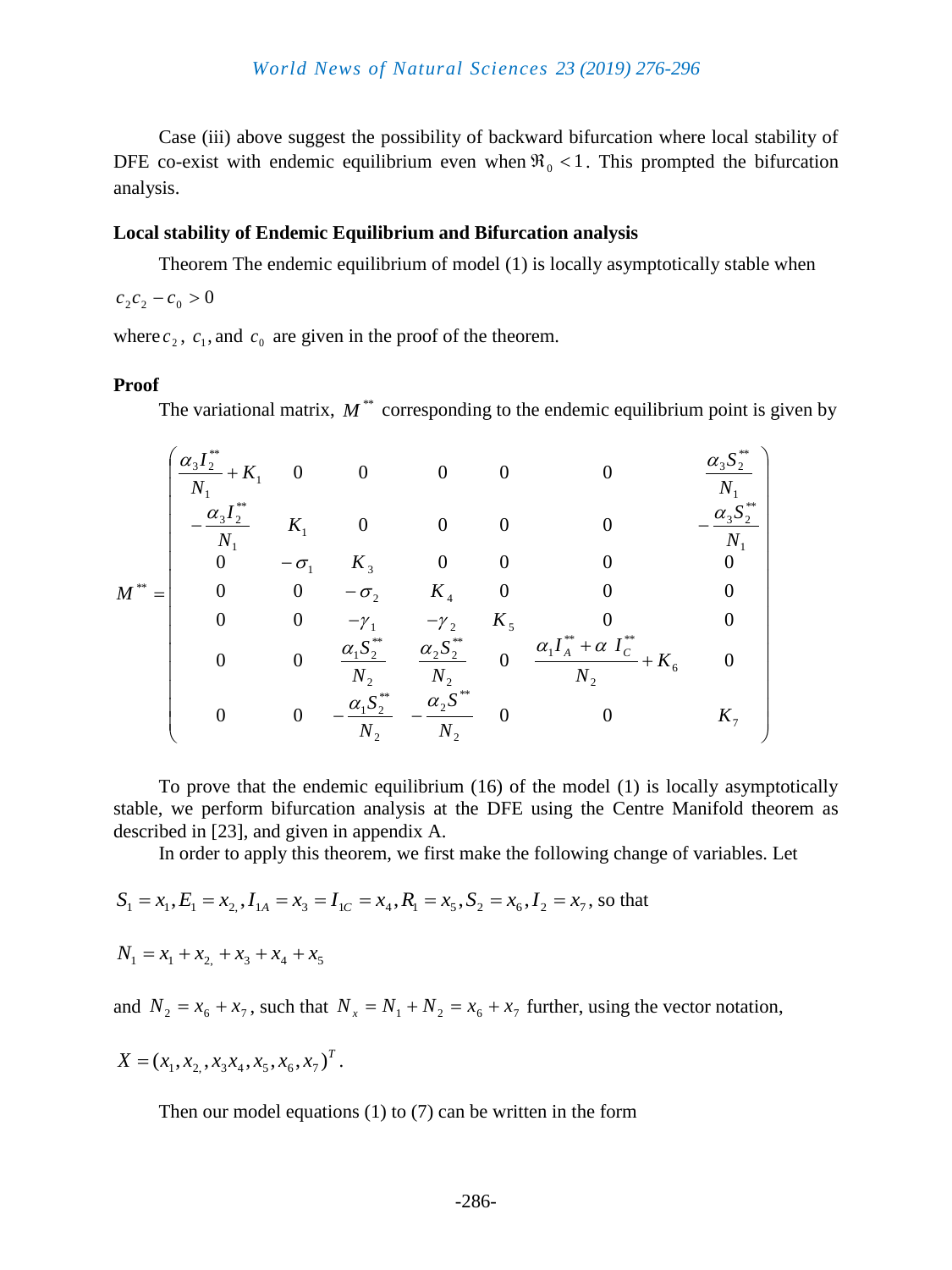$$
\frac{dx}{dt} = (f_1, f_2, f_3, f_4, f_5, f_6, f_7)^T, \text{ such that:}
$$
\n
$$
\frac{dx_1}{dt} = f_1 = \Lambda_1 - \frac{\alpha_3 x_1 x_7}{N_x} - k_1 x_1
$$
\n
$$
\frac{dx_2}{dt} = f_2 = \frac{\alpha_3 x_1 x_7}{N_x} - k_2 x_2
$$
\n
$$
\frac{dx_3}{dt} = f_3 = \sigma_1 x_2 - k_3 x_3
$$
\n
$$
\frac{dx_4}{dt} = f_4 = \sigma_2 x_3 - k_4 x_4
$$
\n
$$
\frac{dx_5}{dt} = f_5 = \gamma_1 x_3 + \gamma_2 x_4 - k_5 x_5
$$
\n
$$
\frac{dx_6}{dt} = f_6 = \Lambda_1 - \frac{\alpha_1 x_3 x_6 + \alpha_2 x_4 x_6}{N_x} - k_6 x_6
$$
\n
$$
\frac{dx_7}{dt} = f_7 = \frac{\alpha_1 x_3 x_6 + \alpha_2 x_4 x_6}{N_x} - k_7 x_7
$$

Suppose that  $\alpha_3 = \alpha_3^*$  is taken as the bifurcation parameter, and considering where the basic reproductive number  $\Re_0 = 1$ , and  $\alpha_3 = \alpha_3^* \Re_0$ , in (11). Then linearizing (19) at DFE point  $E_0$  when  $\alpha_3 = \alpha_3^*$  gives the Jacobia  $J_0^*$  $J_0^*$  which has a trivial zero eigenvalues, while the rest eigenvalues has negative real part.

$$
J_0^* = \begin{bmatrix} -K_1 & 0 & 0 & 0 & 0 & 0 & -\frac{\alpha_3}{N_x^*} \\ 0 & -K_2 & 0 & 0 & 0 & 0 & \frac{\alpha_3}{N_x^*} \\ 0 & \sigma_1 & -K_3 & 0 & 0 & 0 & 0 \\ 0 & 0 & \sigma_2 & -K_4 & 0 & 0 & 0 \\ 0 & 0 & \gamma_1 & \gamma_2 & -K_5 & 0 & 0 \\ 0 & 0 & -\frac{\alpha_1}{N_x^*} & -\frac{\alpha_2}{N_x^*} & 0 & -K_6 & 0 \\ 0 & 0 & \frac{\alpha_1}{N_x^*} & \frac{\alpha_2}{N_x^*} & 0 & 0 & -K_7 \end{bmatrix}
$$
(20)

The Jacobia  $J_0^*$  $J_0^*(20)$  evaluated  $\alpha_3 = \alpha_3^*$  has right eigenvector associated with the trivial eigenvalues given by

$$
w = [w_1, w_2, w_3, w_4, w_5, w_6, w_7]^T
$$
, such that: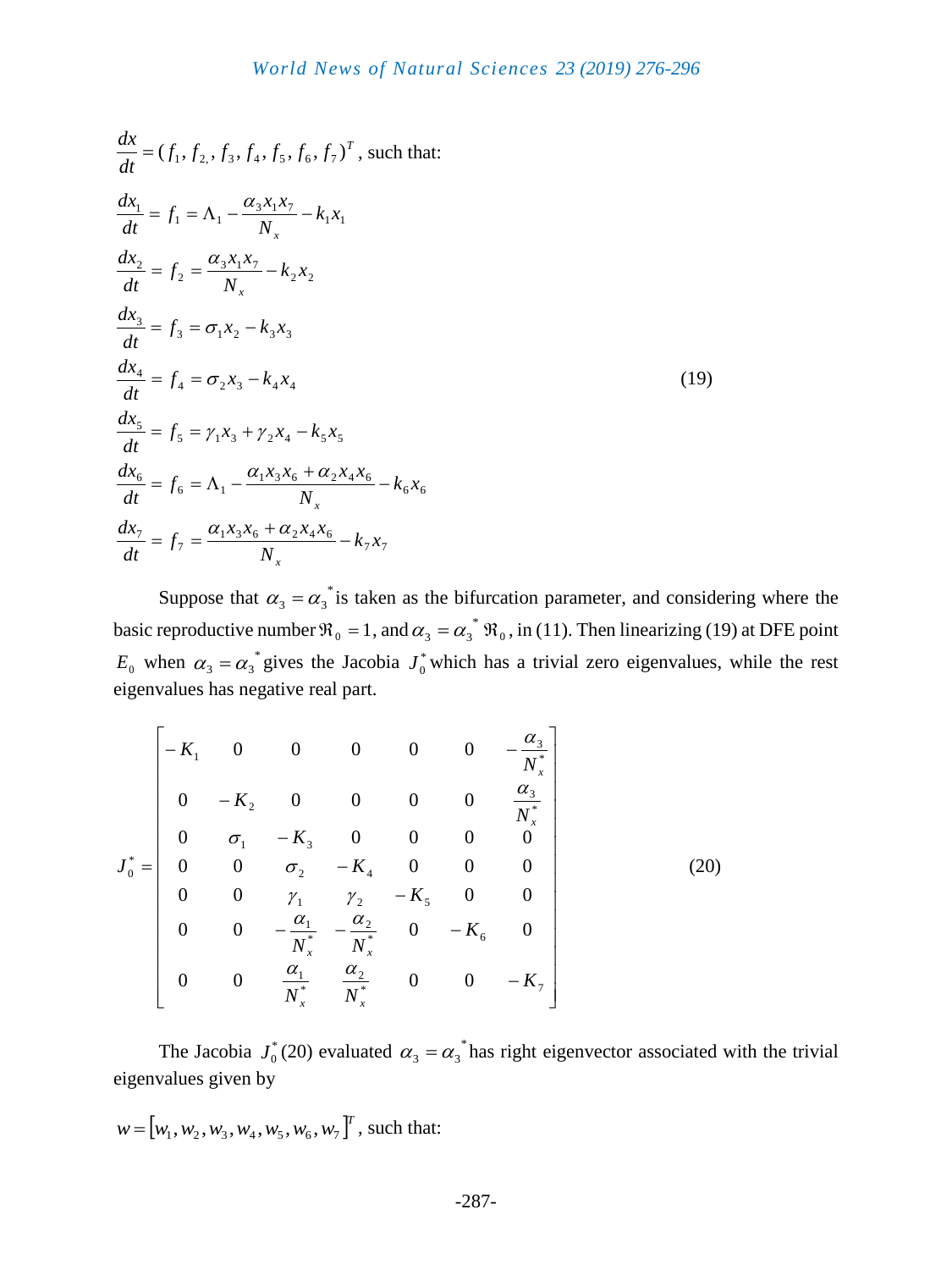$$
-Kw_{1} - \frac{\alpha_{3}}{N_{x}^{*}}w_{7} = 0
$$
  
\n
$$
-K_{2}w_{2} + \frac{\alpha_{3}}{N_{x}^{*}}w_{7} = 0
$$
  
\n
$$
\sigma_{1}w_{2} - K_{3}w_{3} = 0
$$
  
\n
$$
\sigma_{2}w_{3} - K_{4}w_{4} = 0
$$
  
\n
$$
\gamma_{1}w_{3} + \gamma_{2}w_{4} - K_{5}w_{5} = 0
$$
  
\n
$$
-\frac{\alpha_{1}}{N_{x}^{*}}w_{3} - \frac{\alpha_{2}}{N_{x}^{*}}w_{4} - K_{6}w_{6} = 0
$$
  
\n
$$
\frac{\alpha_{1}}{N_{x}^{*}}w_{3} + \frac{\alpha_{2}}{N_{x}^{*}}w_{4} - K_{7}w_{7} = 0
$$
  
\n(21)

Solving  $(21)$ , we have;

$$
w_1 = -\frac{\alpha_3}{N_x^* K_1} w_7
$$
  
\n
$$
w_2 = \frac{\alpha_3}{N_x^* K_2} w_7
$$
  
\n
$$
w_3 = \frac{\sigma_1 \alpha_3}{N_x^* K_2 K_3} w_7
$$
  
\n
$$
w_4 = \frac{\sigma_2 \sigma_1 \alpha_3}{N_x^* K_2 K_3 K_4} w_7
$$
  
\n
$$
w_5 = \frac{\sigma_1 \alpha_3 w_7}{N_x^* K_2 K_3 K_5} \left(\frac{\gamma_2 \sigma_2}{K_4} + \gamma_1\right)
$$
  
\n
$$
w_6 = -\frac{\sigma_1 \alpha_3 w_7}{(N_x^*)^2 K_2 K_3 K_6} \left(\frac{\alpha_2 \sigma_2}{K_4} + \alpha_1\right)
$$
  
\n
$$
w_7 = w_7 > 0
$$
  
\n(22)

Similarly the left eigenvalues of  $J_0^*$  $J_0^*$  evaluated at  $\alpha_3 = \alpha_3^*$  corresponding to the trivial eigenvalue is  $v = [v_1, v_2, v_3, v_4, v_5, v_6, v_7]$ . Such that: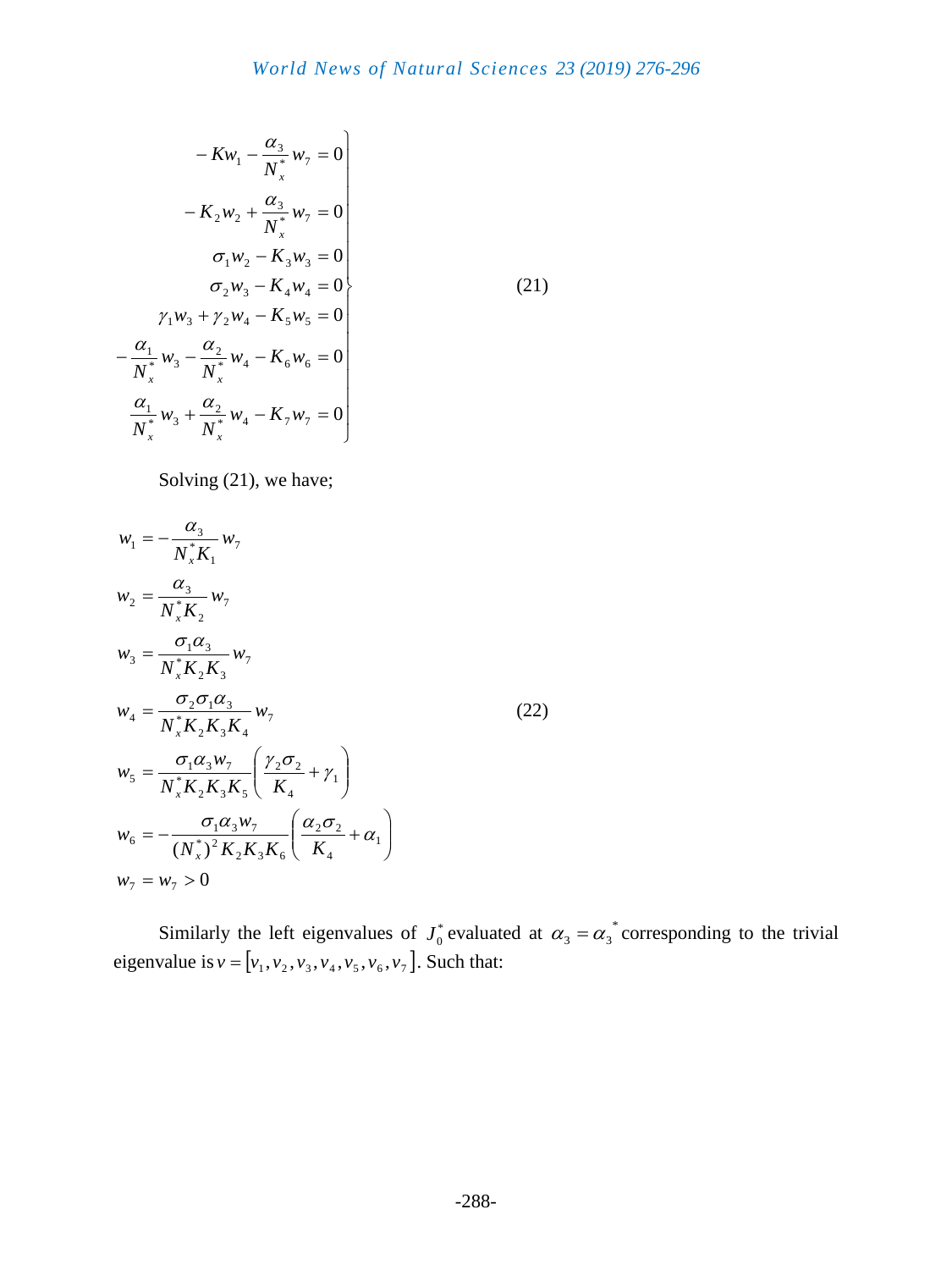$$
-K_{1}v_{1} = 0,
$$
  
\n
$$
-K_{2}v_{2} + \sigma_{1}v_{3} = 0,
$$
  
\n
$$
-K_{3}v_{3} + \sigma_{2}v_{4} + \gamma_{1}v_{5} - \frac{\alpha_{1}}{N_{x}^{*}}v_{6} + \frac{\alpha_{1}}{N_{x}^{*}}v_{7} = 0,
$$
  
\n
$$
-K_{4}v_{4} + \gamma_{2}v_{5} - \frac{\alpha_{2}}{N_{x}^{*}}v_{6} + \frac{\alpha_{2}}{N_{x}^{*}}v_{7} = 0,
$$
  
\n
$$
-K_{5}v_{5} = 0,
$$
  
\n
$$
-K_{6}v_{6} = 0,
$$
  
\n
$$
-\frac{\alpha_{3}}{N_{x}^{*}}v_{1} + \frac{\alpha_{3}}{N_{x}^{*}}v_{2} - K_{7}v_{7} = 0.
$$
\n(23)

By solving (23), we have;

$$
v_1 = 0,
$$
  
\n
$$
v_2 = \frac{\sigma_1 v_3}{K_2},
$$
  
\n
$$
v_3 = v_3,
$$
  
\n
$$
v_4 = \frac{\alpha_2 \alpha_3 \sigma_1 v_3}{(N_x^*)^2 K_2 K_4 K_7},
$$
  
\n
$$
v_5 = 0,
$$
  
\n
$$
v_6 = 0,
$$
  
\n
$$
v_7 = \frac{\alpha_3 \sigma_1 v_3}{N_x^* K_2 K_7}.
$$

#### **Computation of**  *a* **and**  *b*

We consider  $k = 2$  and 7, that is, the following functions will be used to find a and b from the system.

$$
f_2 = \frac{\alpha_3 x_1 x_7}{N_X} - k_2 x_2
$$
  

$$
f_7 = \frac{\alpha_1 x_3 x_6 + \alpha_2 x_4 x_6}{N_x^*} - k_7 x_7
$$

but at DFE,  $N_r^* = x_1^* + x_6^*$ 6 \*  $N_x^* = x_1^* + x_6^*$ .

Hence, the associated non-zero partial of f at the DFE for  $f = f_2, f_7$  are given by;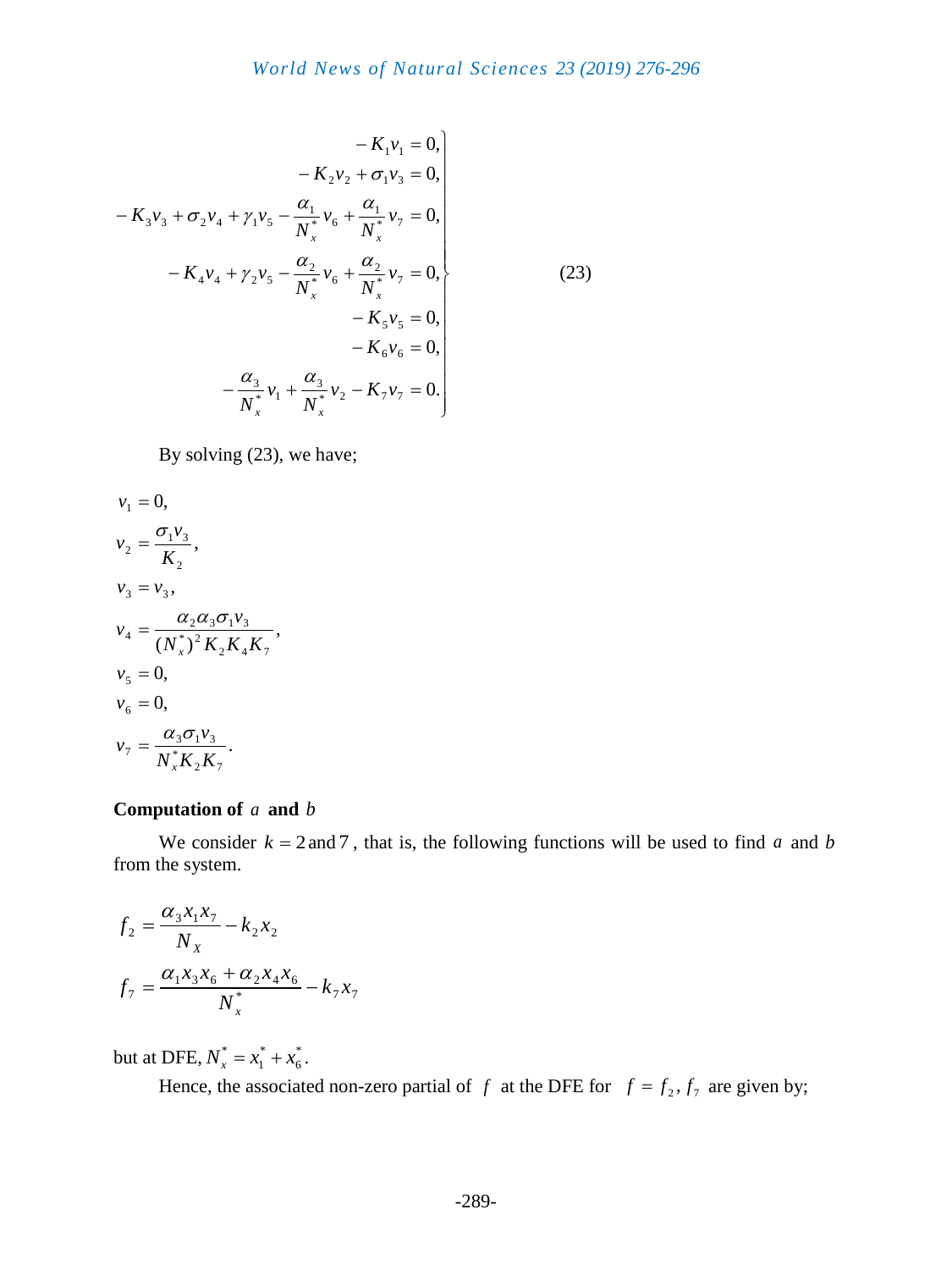$$
\frac{\partial^2 f_2}{\partial x_1 \partial x_7} = \frac{\partial^2 f_2}{\partial x_7 \partial x_1} = \frac{\alpha_3^* x_6^*}{(x_1^* + x_6^*)^2},
$$

$$
\frac{\partial^2 f_7}{\partial x_3 x_6} = \frac{\partial^2 f_7}{\partial x_6 x_3} = \frac{\alpha_1 x_1^*}{(x_1^* + x_6^*)^2},
$$

$$
\frac{\partial^2 f_7}{\partial x_4 x_6} = \frac{\partial^2 f_7}{\partial x_6 x_4} = \frac{\alpha_2 x_1^*}{(x_1^* + x_6^*)^2}.
$$

**Therefore**

$$
a = v_2 w_7 w_1 \frac{\alpha_3^* \Lambda_2 (\mu_1 \mu_2)^2}{\mu_2 (\Lambda_1 \mu_2 + \mu_1 \Lambda_2)^2} + v_7 w_3 w_6 \frac{\alpha_1 \Lambda_1 (\mu_1 \mu_2)^2}{\mu_1 (\Lambda_1 \mu_2 + \mu_1 \Lambda_2)^2} + v_7 w_4 w_6 \frac{\alpha_2 \Lambda_1 (\mu_1 \mu_2)^2}{\mu_1 (\Lambda_1 \mu_2 + \mu_1 \Lambda_2)^2}
$$
  
= 
$$
\frac{(\mu_1 \mu_2)^2}{(\Lambda_1 \mu_2 + \mu_1 \Lambda_2)^2} \left[ \frac{\Lambda_2}{\mu_2} \alpha_3^* v_2 w_1 w_7 + \frac{\Lambda_1}{\mu_1} v_7 w_6 (w_3 \alpha_1 + w_4 \alpha_2) \right]
$$

$$
b = \sum_{k,i,j=1}^{n} v_k w_i \frac{\partial^2 f_k}{\partial x_i \partial P^*} = v_2 w_7 \frac{\Lambda_1(\mu_1 \mu_2)}{\mu_1(\Lambda_1 \mu_2 + \mu_1 \Lambda_2)}
$$

As a corollary to the above when  $a > 0, b > 0$ , the bifurcation at  $\phi = 0$  is subcritical (backward bifurcation).

## **Numerical simulation**

In this section we carried out numerical simulation of the model using the parameter values provided in Table 1.

| Parameter and their meaning                                                | Value      | Reference          |
|----------------------------------------------------------------------------|------------|--------------------|
| $\Lambda_1$ - Recruitment rate of susceptible human population.            | 100        | $\lceil 25 \rceil$ |
| $\Lambda$ <sub>2</sub> - Recruitment rate of susceptible snail population. | <b>200</b> | $[25]$             |
| $\mu_1$ - Natural death rate of human.                                     | 0.0004     | [26]               |
| $\mu$ <sub>2</sub> - Natural death rate of snail.                          | 0.000056   | [27]               |
| $\alpha_1$ - Transmission rate from acute infected individual to snail.    | 0.004      | [27]               |
| $\alpha_{2}$ - Transmission rate from chronic infected individual snail.   | 0.0046     | Assumed            |
| $\alpha_{3}$ - Transmission rate from infected snail to susceptible human  | 0.046      | [27]               |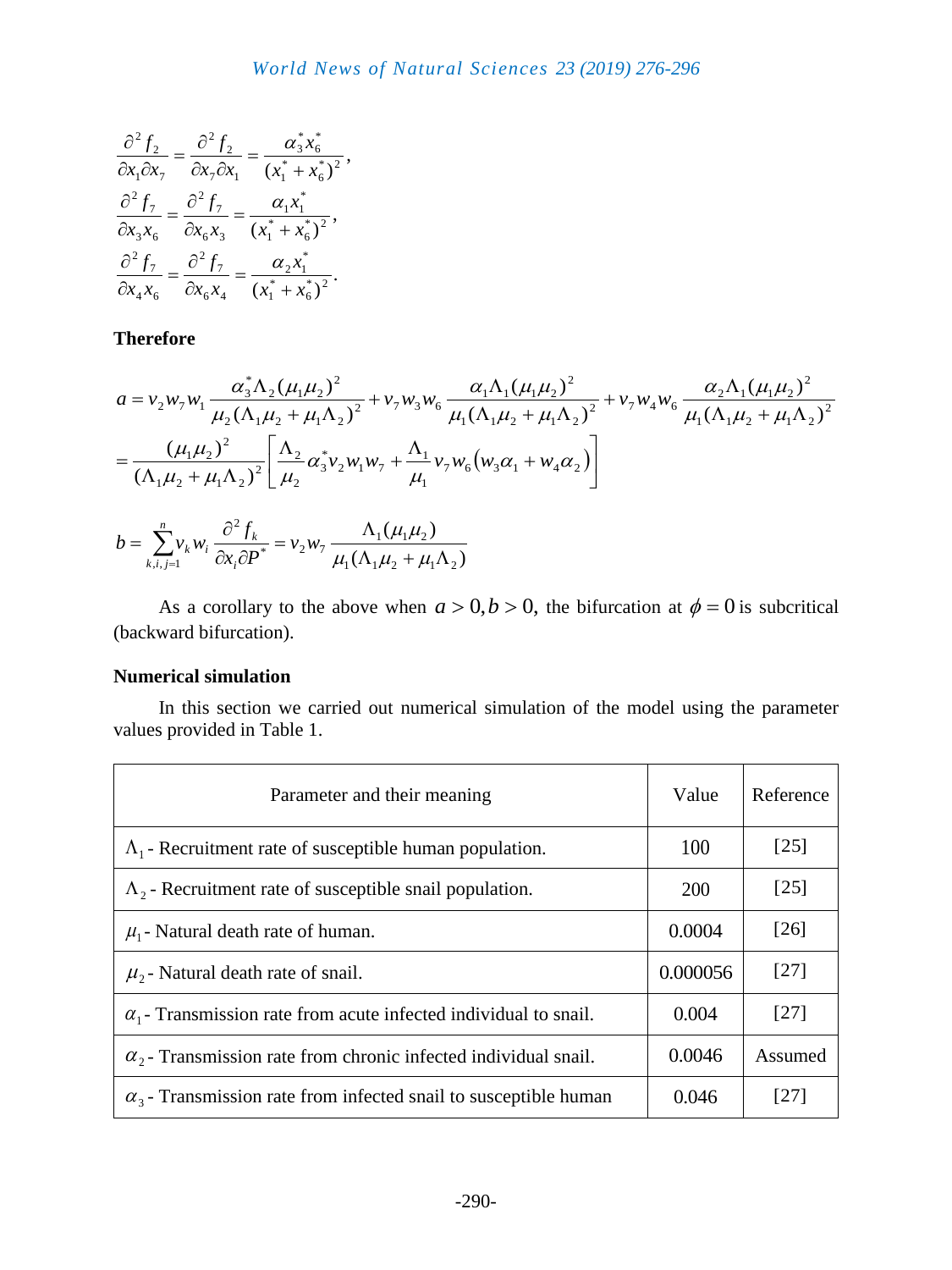## *World News of Natural Sciences 23 (2019) 276-296*

| $\gamma_1$ - Recovery rate of acute infected individual.       | 0.05   | [28]    |
|----------------------------------------------------------------|--------|---------|
| $\gamma_2$ - Recovery rate of chronic infected individual.     | 0.06   | Assumed |
| $\sigma_1$ - Progression rate from exposed to acute infection. | 0.2    | Assumed |
| $\sigma_2$ - Progression rate from acute to chronic infection  | 0.03   | Assumed |
| $\delta$ - Schistosomiasis induced death rate.                 | 0.0039 | [29]    |



Figure 1. Simulation of some compartments with time. Figure 1 (A) is the simulation of susceptible human population with time. The figure indicates an initial increase in the population, then a decrease in the population due to the infection and natural death. Figure 1(B) is the simulation of exposed human population, the figure shows that the population is been depleted due to graduation to acute population and natural death. Figure 1©, simulation of recovered human population, the figure shows initial increase in the population due to treatment. Figure 1(D), simulation of susceptible snail population, this figure show a steady increase in the population.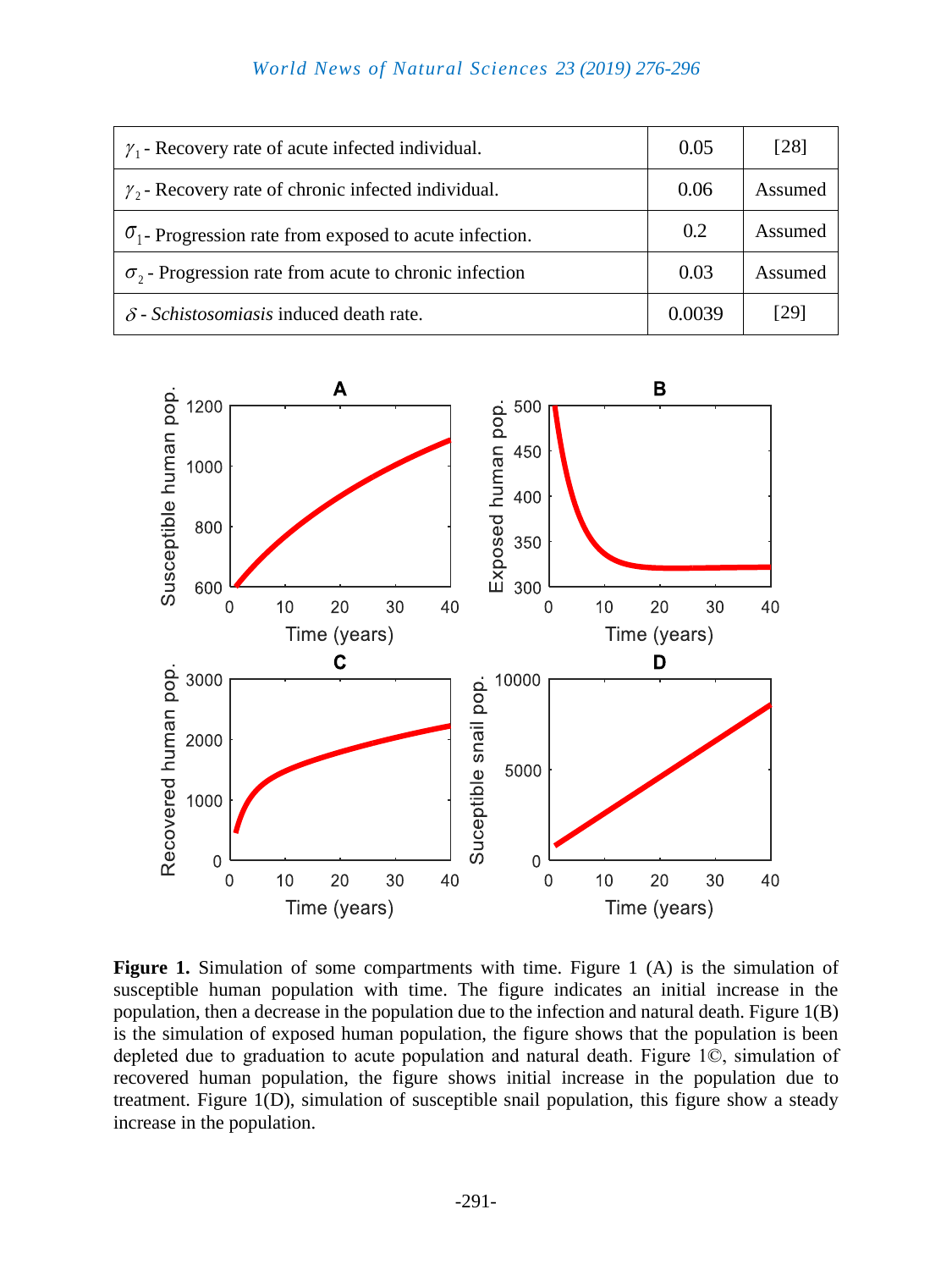

**Figure 2.** Simulation of the acute infected population with time.



**Figure 3.** Simulation of the chronic infected population with different initial conditions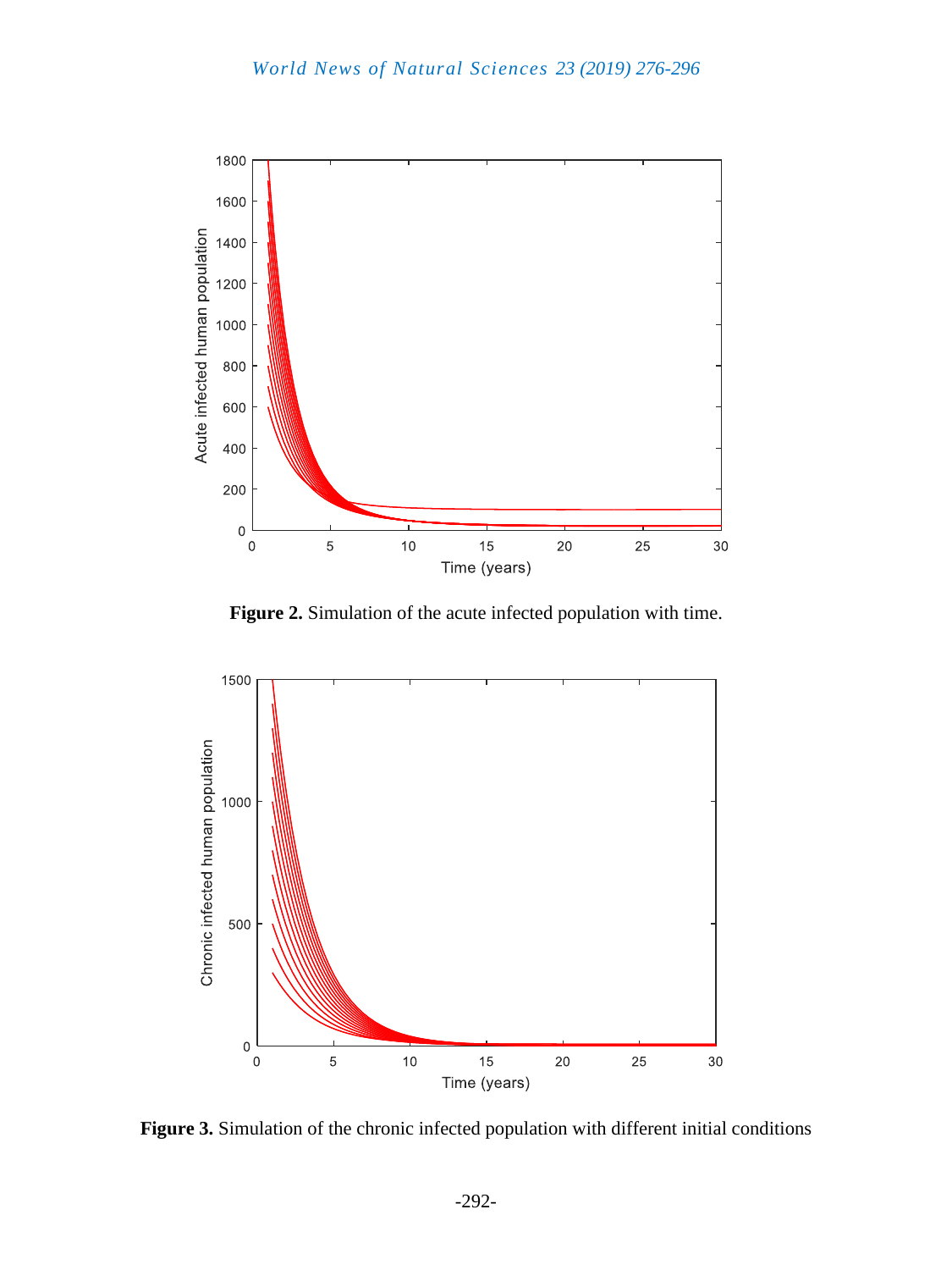## **3. CONCLUSIONS**

A *schistosomisis* transmission model within human and snail population was developed using standard incidence approach and analyzed. The disease free and endemic equilibria were obtained and analyzed for both local and global asymptotically stability. The analysis shows that the model undergoes backward bifurcation when the effective basic reproductive number  $R < 1$ .

The following results were obtained:

- (i) The model reveals that at for certain small initial condition the disease will persist in the population (see Figure 2) which is rather unexpected result. This is however in line with the bifurcation result.
- (ii) The simulation of the model suggests the need to carry out routine treatment in endemic areas since the long incubation period was obvious as symptoms did not manifest until after some weeks (see Figures 2 and 3).
- (iii) The snail population figure 1, exhibits a kind of linear property which suggest that the population cannot go extinct. In other words control and eradication can will be guaranteed by provision of portable water for domestic purposes, avoidance of infected water bodies and sustained regular treatment.
- (iv) The bifurcation analysis indicates that the model undergoes subcritical (backward bifurcation). When the associated basic reproductive number is less than one.

## **References**

- [1] Basch PF. Schistosomes. Development, Reproduction and Host Relations. New York, Oxford University Press, 1991, 1–248.
- [2] Chitsulo L, LoVerde P and Engels D. Schistosomiasis. *Nat Rev Microbiol* 2004; 2:12– 13.
- [3] E. Hurlimann, N. Schur, and K. Boutsika. Toward an open access global database for mapping, control, and surveillance of neglected tropical diseases. *PLoS Neglected Tropical Diseases*, vol. 5, no. 12, 2011 Article ID e1404
- [4] [Nawal M. Nour. Schistosomiasis: Health Effects on Women.](javascript:void(0);) *Reviews in Obstetrics & Gynecology* [2010, 3:28-32.](javascript:void(0);)
- [5] [Kabatereine N, Brooker S, Tukahebwa E. Epidemiologyand geography of Schistosoma](javascript:void(0);)  [mansoni in Uganda: implications for planning control.](javascript:void(0);) *Trp Med Int Health*. 2004, 9:372.
- [6] [Friedman JF, Mital P, Kanzaria HK, Olds GR, Kurtis JD. Schistosomiasis and](javascript:void(0);)  pregnancy. *Trends Parasitol*[. Apr. 23\(4\): 2007, 159-64.](javascript:void(0);)
- [7] [King CH, Keating CE, Muruka JF, Ouma JH, Houser H, Siongok TK. Urinary tract](javascript:void(0);)  [morbidity in schistosomiasis haematobia: associations with age and intensity of](javascript:void(0);)  infection in an endemic [area of Coast Province, Kenya.](javascript:void(0);) *Am J Trop Med Hyg*. Oct. 39(4): [1988, 361-8.](javascript:void(0);)
- [8] [Corachan M. Schistosomiasis and international travel.](javascript:void(0);) *Clin Infect Dis*. 2002 Aug 15. 35(4): [446-50.](javascript:void(0);)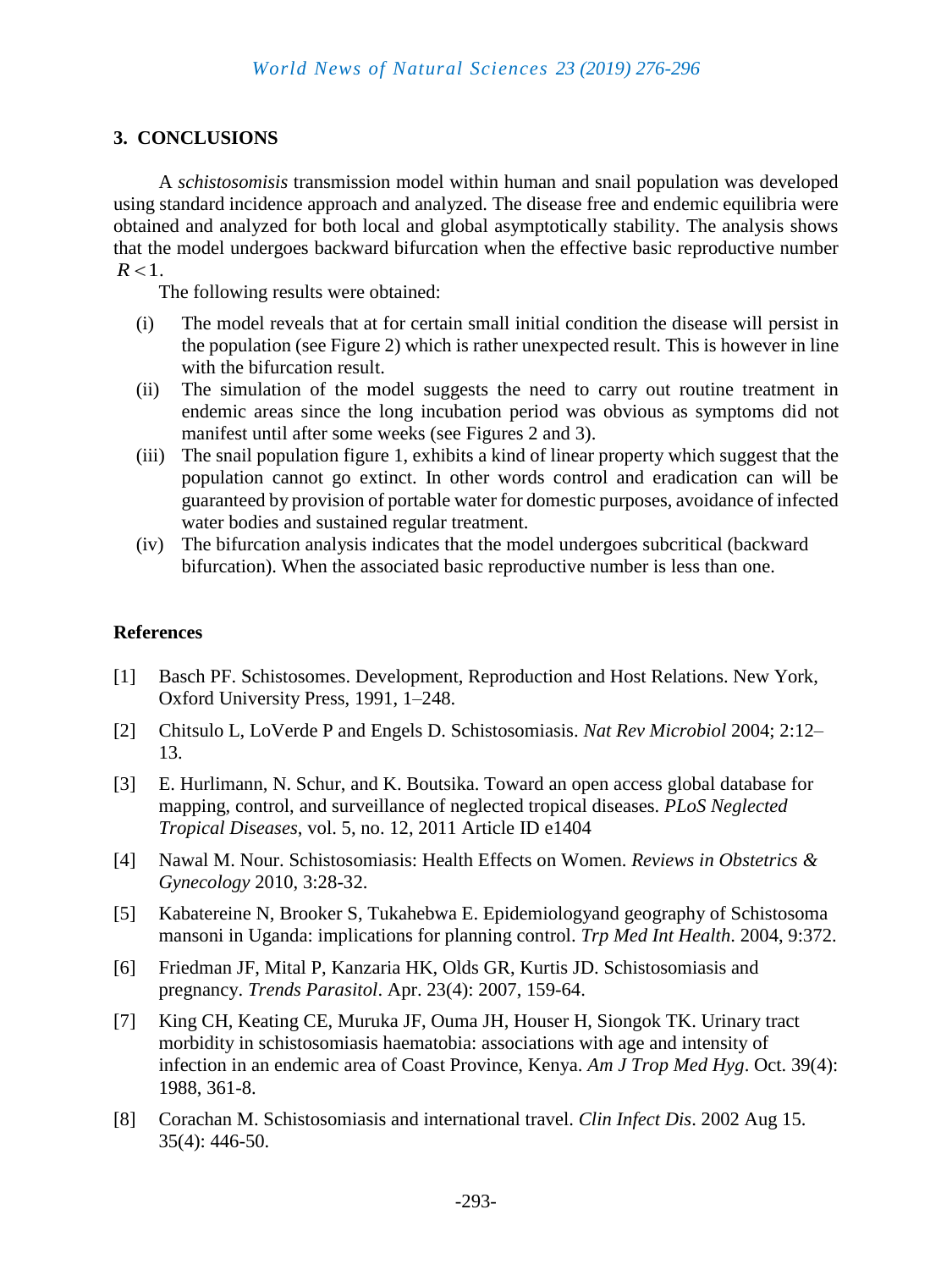- [9] [Mohammed AZ, Edino ST, Samaila AA.](javascript:void(0);) Surgical pathology of schistosomiasis. *J Natl Med Assoc*[. May. 99\(5\):](javascript:void(0);) 2007, 570-4.
- [10] [Badmos KB, Komolafe AO, Rotimi O.](javascript:void(0);) Schistosomiasis presenting as acute appendicitis. *East Afr Med J*[. Oct. 83\(10\): 2006, 528-32.](javascript:void(0);)
- [11] [Argemi X, Camuset G, Abou-Bakar A. Case report: rectal perforation caused by](javascript:void(0);)  [Schistosoma haematobium.](javascript:void(0);) *Am J Trop Med Hyg*. 80(2): 2009, 179-81.
- [12] Anderson RM. The population dynamics and control of hookworm and roundworm infections. In: *Population Dynamics of Infectious Diseases* (ed. Anderson RM), 1982, pp. 67–108
- [13] Barbour AD. Modeling the transmission of schistosomiasis: an introductory view. *Am J Trop Med Hyg* 55 (5 Suppl): 1996, 135–143
- [14] Chan MS, Isham VS (1998) A stochastic model of schistosomiasis immunoepidemiology. *Math Biosci* 151: 179–198
- [15] Woolhouse MEJ. On the application of mathematical models of schistosome transmission dynamics and control. *Acta Trop* 50: 1992, 189–204
- [16] Zhao R, Milner FA. A mathematical model of *Schistosoma mansoni* in *Biomphalaria glabrata* with control strategies. *Bull Math Biol* 70: 2008, 1886–1905
- [17] C. Castillo-Chavez, Z. Feng, and D. Xu. A schistosomiasis model with mating structure and time delay. *Mathematical Biosciences*, vol. 211, no. 2, 2008, pp. 333–341.
- [18] Longxing Qi, Jing-an Cui, Tingting Huang, Fengli Ye, and Longzhi Jiang. Mathematical Model of Schistosomiasis under Flood in Anhui Province. *Abstract and Applied Analysis* 2014, doi.org/10.1155/2014/972189
- [19] Andria, Stylianou, Christoforos Hadjichrysanthou, James E. Truscott and Roy M. Anderson. Developing a mathematical model for the evaluation of the potential impact of a partially efficacious vaccine on the transmission dynamics of *Schistosoma mansoni* in human communities. *Parasites & Vectors* 10:294, 2017. https://doi.org/10.1186/s13071-017-2227-0
- [20] Lakshmikantham, V. S., Leela and Martynyuk, A. A. Stability Analysis of Nonlinear Systems. 1989, Marcel Dekker, Inc., New York and Basel.
- [21] Hethcote, H. W. The mathematics of infectious diseases. *SIAM Review*.42: 2000, 599- 653
- [22] Driessche, V. P., and Wathmough, J. Reproductive Number and Sub-Threshold Endemic Eqilibria for Compartment Modelling of Disease Transmission. *Mathematics Bioscience* 180, 2002, 29-48.
- [23] Castill- Chavez, C., and Song, B. Dynamical Model of Tuberculosis and Applications. *Journal of Mathematical Bioscience and Engineering,* 1(2), 2004, 361-404
- [24] Onuorah, M.O., Babangida, G. Mathematical Model for Transfusion Transmitted Malaria. *Journal of Nigerian Association of Mathematical Physics*, Vol 45, 2018, pp 113–126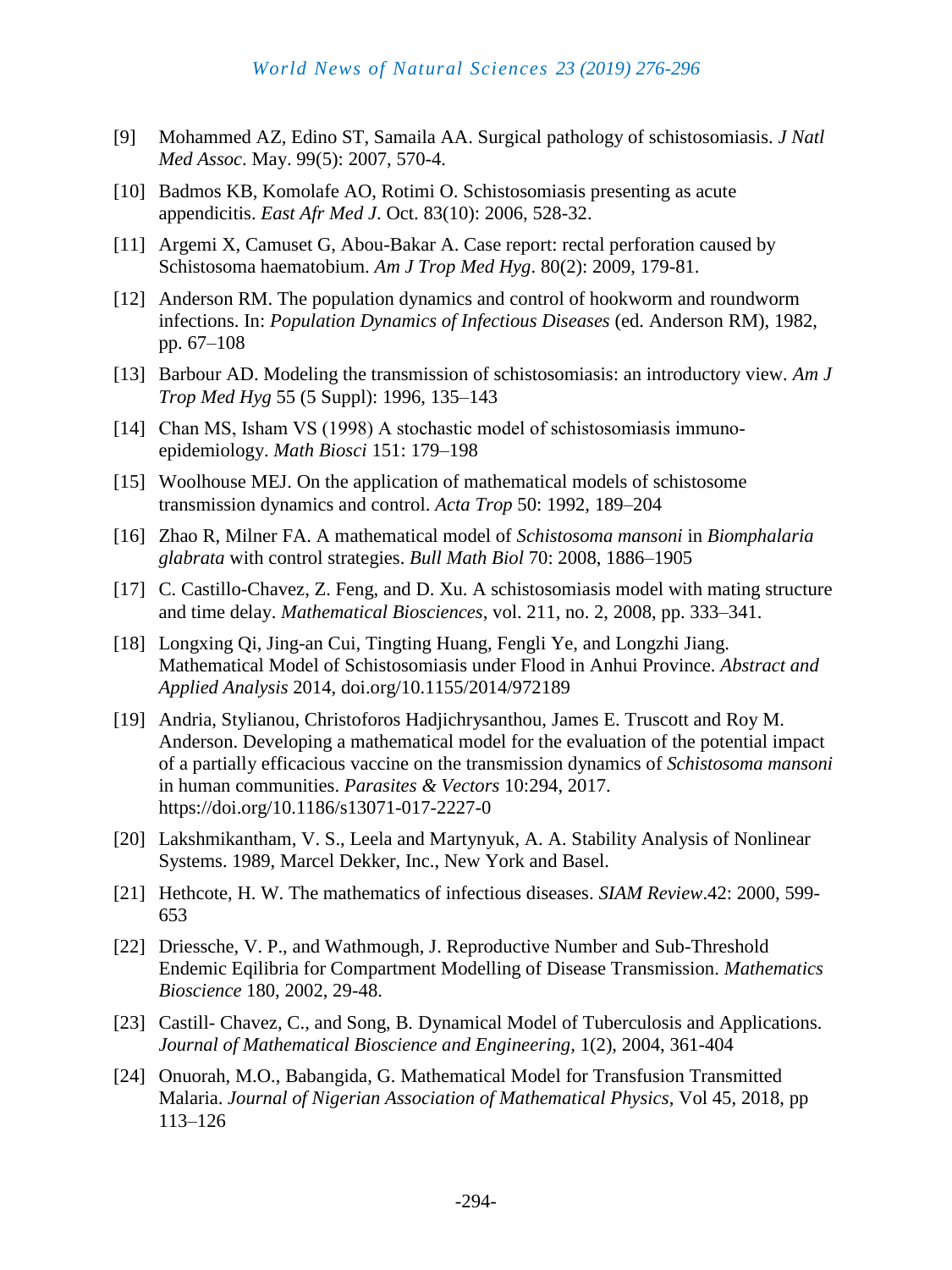- [25] E. T. Chiyaka and W. Garira, Mathematical analysis of the transmission dynamics of schistoso-miasis in the human-snail hosts, *Journal of Biological Systems*, vol. 17, no. 3, 2009, pp. 397–423
- [26] H. M. Yang, A mathematical model for malaria transmission relating global warming and local socioeconomic conditions, *Revista de Saude Publica*, vol. 35, no. 3, 2001, pp. 224–231
- [27] R. C. Spear, A. Hubbard, S. Liang, and E. Seto, Disease transmission models for public health decision making: toward an approach for designing intervention strategies for Schistosomiasis japonica, *Environmental Health Perspectives*, vol. 110, no. 9, 2002, pp. 907–915
- [28] R. J. Smith and S. D. Hove-Musekwa, Determining effective spraying periods to control malaria via indoor residual spraying in Sub-Saharan Africa, *Journal of Applied Mathematics and Decision Sciences*, vol. 2008, Article ID 745463, 2008, 19 pages.
- [29] R. J. Smith? and S. D. Hove-Musekwa, Determining effective spraying periods to control malaria via indoor residual spraying in Sub-Saharan Africa, *Journal of Applied Mathematics and Decision Sciences*, vol. 2008, Article ID 745463, 2008, 19 pages.